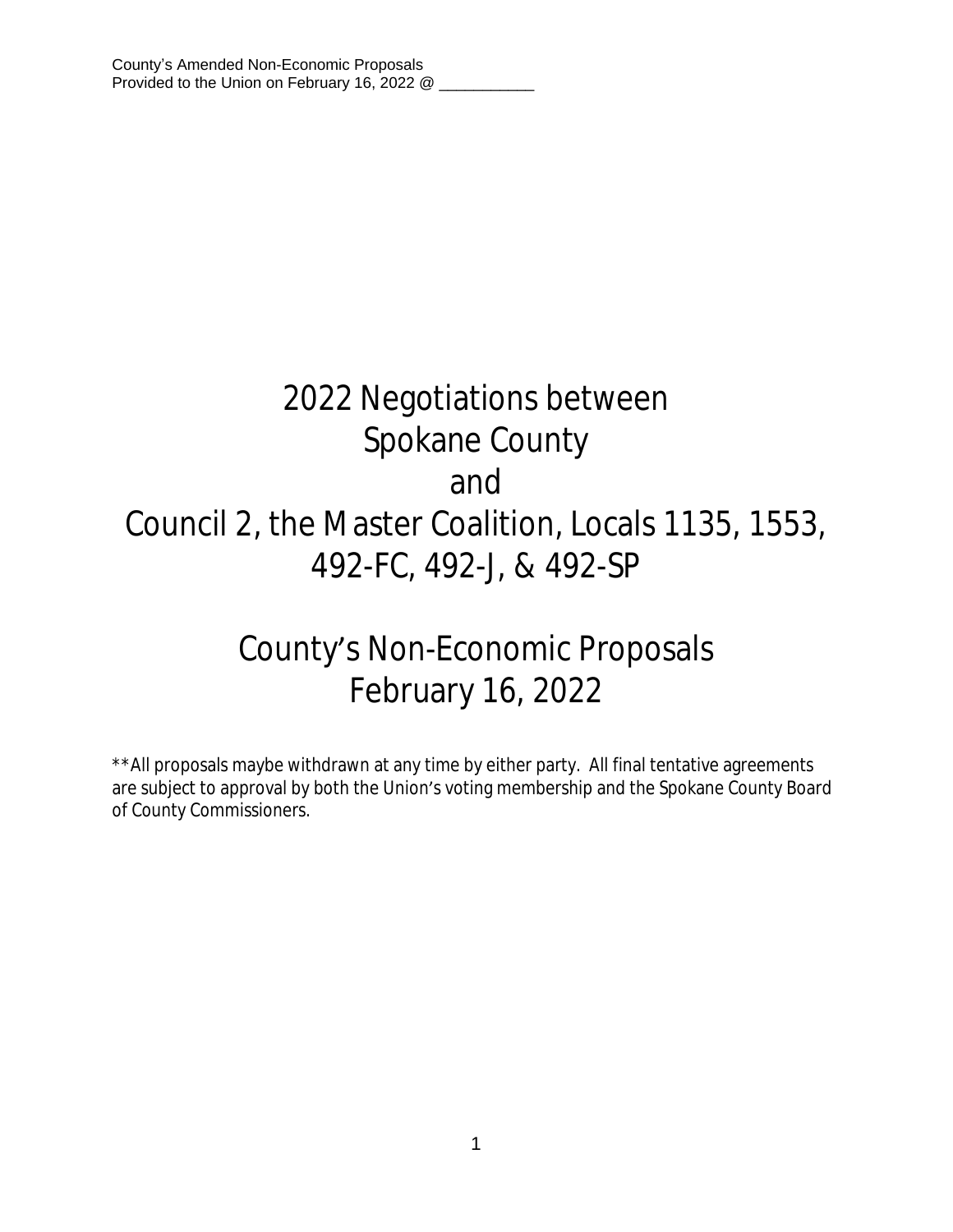## **ARTICLE 4 - UNION RECOGNITION AND BARGAINING UNITS**

**Locals Represented:** The Employer recognizes Locals 492-J, 492-RF**FC**, 492-SP, 1135, and 1553 of the Washington State Council of County and City Employees of the American Federation of State, County and Municipal Employees, Council 2, AFL-CIO, to be the sole and exclusive bargaining agent for all matters of wages, hours and working conditions over which the Employer is obligated by law to collectively bargain with respect to the employees in positions with in the respective bargaining units represented by the Union as identified in the appendices and the departments identified in the appendices. For District Court, see the Preamble. **(TA – 02/16/2022)**

#### **4.3.1 Local 1553:**

- 4.3.1.1The Employer recognizes Local 1553 of the Washington State Council of County and City Employees of the American Federation of State, County and Municipal Employees, Council 2, AFL-CIO as the sole and exclusive bargaining representative for the purpose of collective bargaining with respect to wages, hours and working conditions of the regular employees in classifications listed in Appendix #1 in the departments of Assessor; Auditor; Treasurer; Clerk, Purchasing; Office of Pre-Trial Services; Information Technology; Building and Planning; Facilities Maintenance; Parks, Recreation, and Golf; Fair and Expo Center: SCRAPS; 9-1-1 Emergency Communications; Spokane County Juvenile Court Support Staff; Public Defender Support Staff; Prosecutor Support Staff; Veterans Services; Risk Management; and Community Services, Detention Services, Housing and Community Development: Auto Licensing, Election and Medical Examiner, except those who are working in a classification where another bargaining agent has been certified as the bargaining representative. For District Court, see the Preamble.
- **4.3.4 Local 492-RFRC:** The Employer recognizes Local 492-RF**FC** of the Washington State Council of County and City Employees of the American Federation of State, County and Municipal Employees, Council 2, AFL-CIO, as the exclusive bargaining representative for all regular employees listed in the classifications found in Appendix #4 in the Radio and Identification **Forensic and Crime Analysts** and sections of the Sheriff's Department for the purposes of collective bargaining with respect to wages, hours and other conditions of employment. **(TA – 02/16/2022)**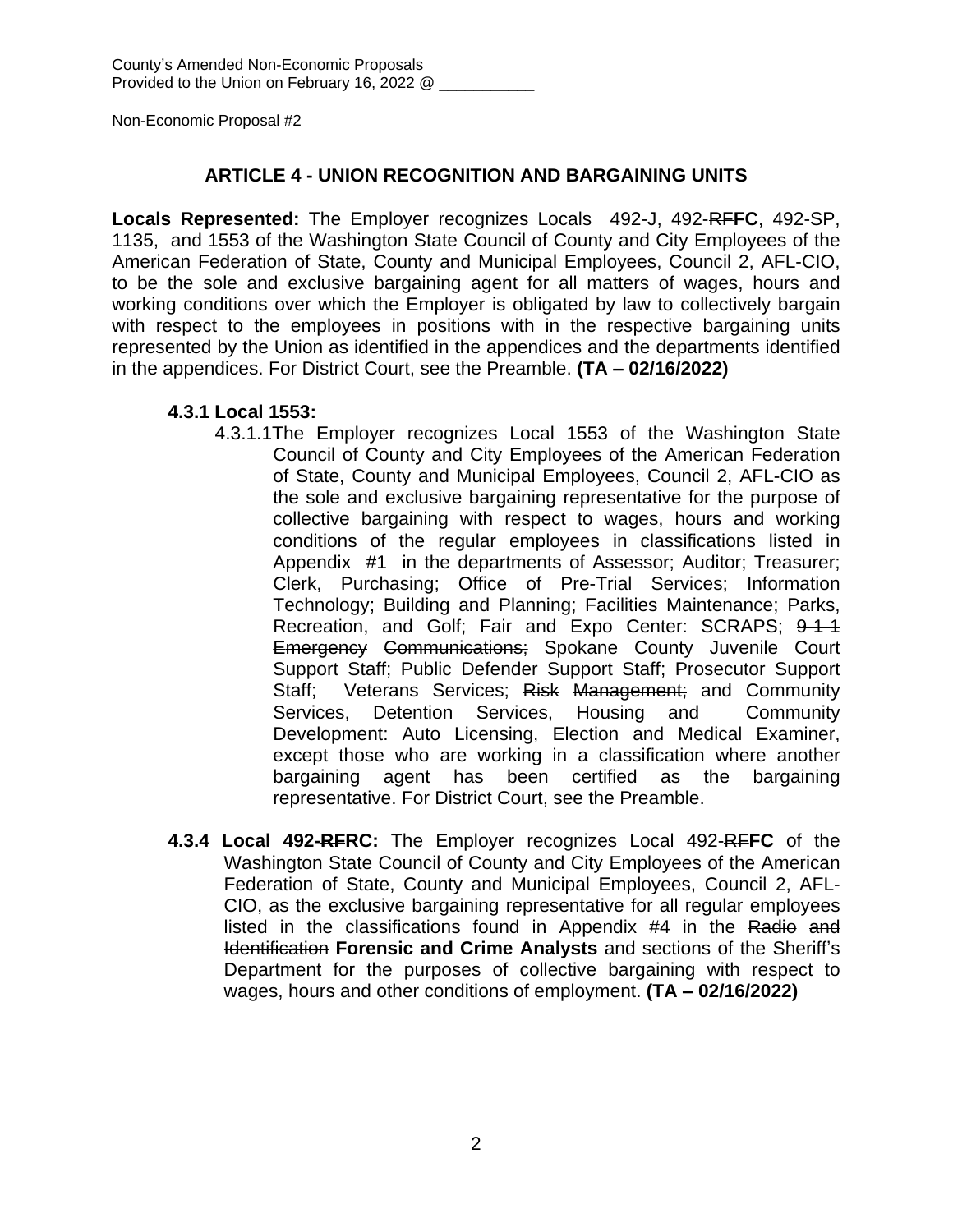## **ARTICLE 5 - UNION SECURITY**

- **5.1** All present employees in a department covered by this Agreement who are members of the Union in good standing, as of the signing of this Agreement shall maintain their membership in the Union as a condition of employment.
- **5.2** All employees in a department covered by this Agreement who are not members of the Union shall be required to join and maintain membership within thirty (30) days of the signing of this Agreement as a condition of employment.
- **5.3** All new employees in a department covered by this Agreement hired after the execution date of this Agreement shall, as a condition of employment, become and remain members of the Union within thirty (30) days after being employed.
- **5.4** Each employee shall be protected by RCW 41.56.122(1).
- **5.5** The Employer shall deduct any Union membership initiation fees, and, once each month, dues from the pay of those employees who individually authorize in writing that such deductions be made. The amounts to be deducted shall be certified to the County Auditor by the Treasurer of the Union, and the aggregate deductions of all employees shall be remitted, together with an itemized statement to the Washington State Council of County and City Employees, and a copy sent to the Local Treasurer, after such deductions have been made.

#### **5.6 Employee Termination**

- 5.6.1 Upon failure of any employee to comply with the provisions of this article, the Union may then notify the Employer of such failure in writing. The Employer shall then notify that employee that they must join the Union as a condition of employment. They shall further inform the employee that failure to comply shall result in termination. Effective date of separation shall be seven (7) working days following the date of receipt of the notice unless the union notifies the employer that payment has been received.
- 5.6.2 The Union agrees to hold the Employer harmless for any and all actions that may be brought against the employer for enforcing the provisions of this Article.
- **5.1 Union Security**

**The Employer recognizes the Washington State Council of County and City Employees, AFSCME, Council 2 and its affiliated locals (hereinafter the Union) as the sole and exclusive bargaining representative in all matters concerning wages, hours, and other conditions of employment for all employees described in the recognition clause.**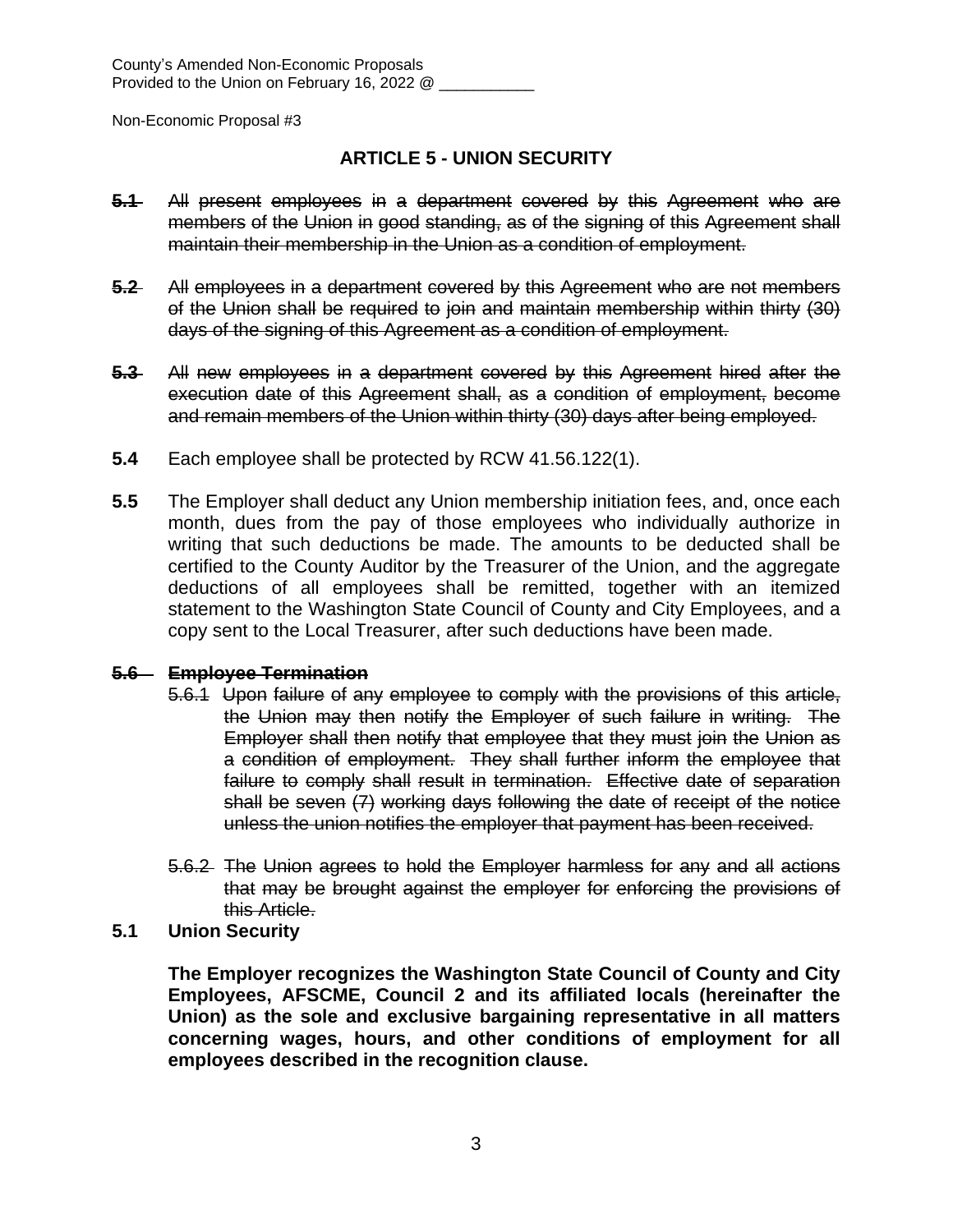**The Employer shall remain neutral when communicating with employees about Union membership and direct the employee to discuss Union membership with either the Local President or a Union Staff Representative.**

**For current Union members and those who choose to join the Union, the Employer shall deduct once each month all Union dues and fees uniformly levied and shall continue to do so for such time and on conditions set forth in the authorization for payroll deduction regardless of the employee's continued membership in the Union. The Employer shall transfer amounts deducted to Council 2. Authorizations for Payroll Deduction and Representation are valid whether executed in writing or electronically.**

**Upon receipt of the employee's written authorization, the Employer will deduct from the employee's salary an amount equal to the dues required to be a member of the Union. The Employer will provide payments for the deductions to the Union at the Union's official headquarters each pay period.** 

**Forty-five (45) calendar days prior to any change in dues, the Union will provide the Human Resources Department and Payroll Department, the percentage and maximum dues to be deducted from the employee's salary.**

**The Employer shall provide an electronic copy of the Authorization for Payroll Deduction and Representation card via email to** [C2everett@council2.com](mailto:C2everett@council2.com) **within ten (10) calendar days of the employee executing the document. The Union shall provide the Employer proof (written, electronic, or recorded voice authorization) a copy of the Authorization for Payroll Deduction and Representation card via email to** [AuditorPayroll@spokanecounty.org](mailto:AuditorPayroll@spokanecounty.org) **within ten (10) calendar days of the employee executing the document. The Employer shall provide to the Union monthly a complete list of all bargaining unit members that includes: Employee name, work address, home address, work phone, work email, birth date, hire date in current bargaining unit, job classification, department, hours worked and monthly base wage.**

**Union payroll authorization cards are valid whether paper or electronic and the Employer & the Union shall maintain their copies of the Union's Authorization for Payroll Deduction and Representation cards in a secure locations that is are available to the Union for review by either party upon request.**

**An employee may revoke his or her authorization for payroll deduction of payments to the Union by written notice to the Employer and the Union in accordance with the terms and conditions of their signed authorization card. If the Employer determines that it appears that the employee has**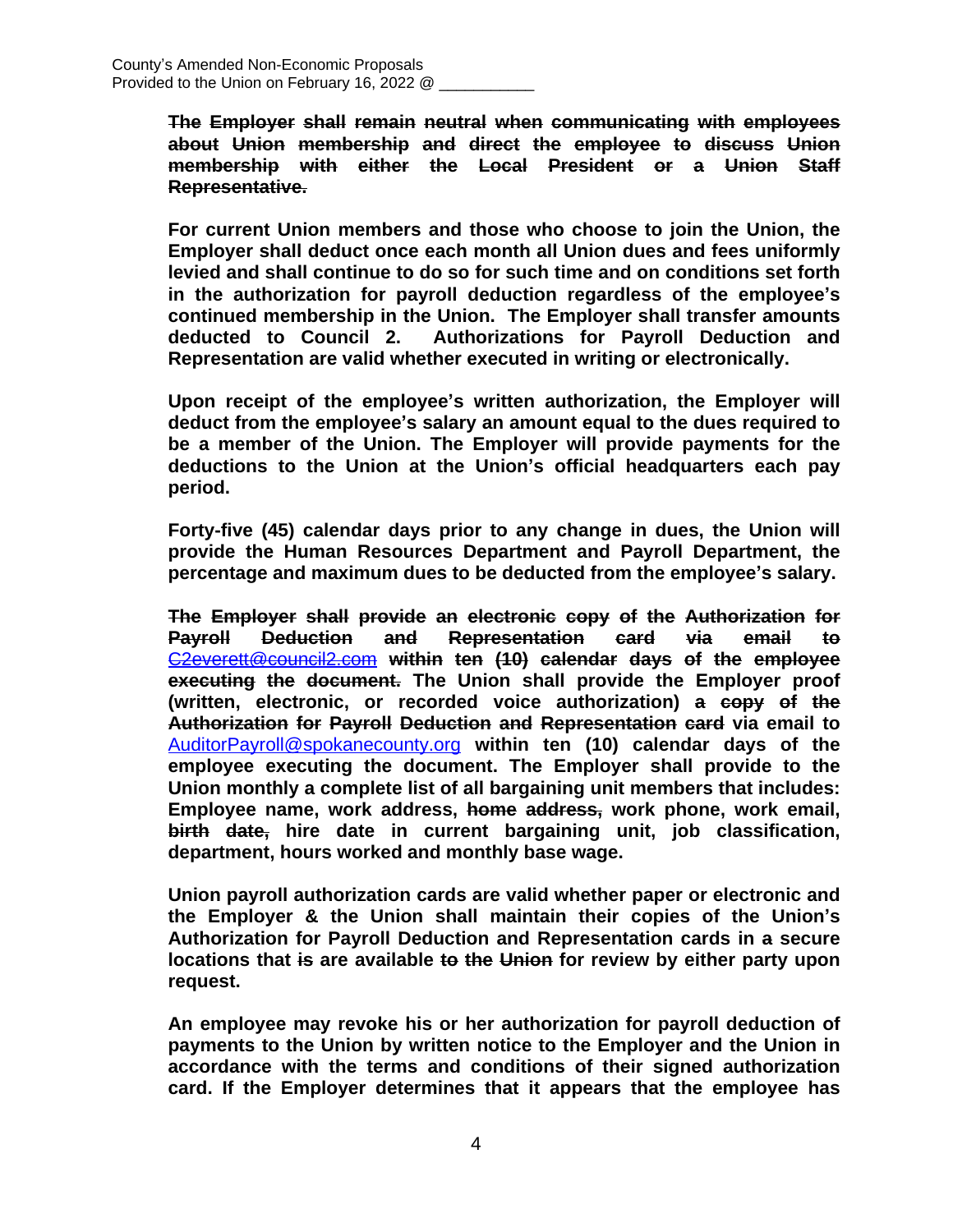**revoked his or her authorization for payroll deduction in accordance with the terms and conditions of their signed authorization card, every effort will be made to end the deduction effective on the first payroll period following their revocation, and not later than the second payroll period. The Union has the right to challenge any employer action to revoke a dues deduction authorization by filing a grievance under the collective bargaining agreement grievance procedure.**

**5.2 P.E.O.P.L.E Checkoff:**

**The Employer agrees to deduct from the wages of any Union member a P.E.O.P.L.E. (Public Employees Organized To Promote Legislative Equality) deduction as provided for in a written or electronically executed AFSCME (American Federation of State, County and Municipal Employees) authorization. An executed authorization may be revoked by the employee at any time by giving written notice to both the Employer and the Union (AFSCME). The Employer agrees to remit any deductions made pursuant to this provision promptly to the Union (AFSCME) together with an itemized statement showing the name of each employee from whose pay such deductions have been made and the amount deducted during the period covered by the remittance. The Employer will transfer amounts deducted to the AFSCME P.E.O.P.L.E. program.**

**5.3 New Hires Orientation:**

**The Employer agrees to notify the Union Staff Representative in writing of any new positions and new employees. At least two (2) working days prior to the orientation of the new employee, Once per month, the Employer shall provide an electronic format list with the names of the employees, job title, local affiliation and Department. A Union official shall, at no loss of pay, be granted up to thirty minutes, unpaid, to meet with the new employee(s), if they so choose, at a time that is mutually agreeable between the Union and the Department. at the conclusion of the orientation presentation, to provide each new employee a basic overview of the employees' rights and responsibilities regarding Union membership, dues authorization and Union insurance.**

**5.4 Union Indemnity:**

**The Union will indemnify, defend and hold the Employer harmless against any claims made and against any suit instituted against the Employer which may arise by reason of any action taken by the Employer to comply with the provisions of this Article, including reimbursement for any legal fees or expenses incurred in connection with such action. The Employer will promptly notify the Union in writing of any claim, demand, suit or other**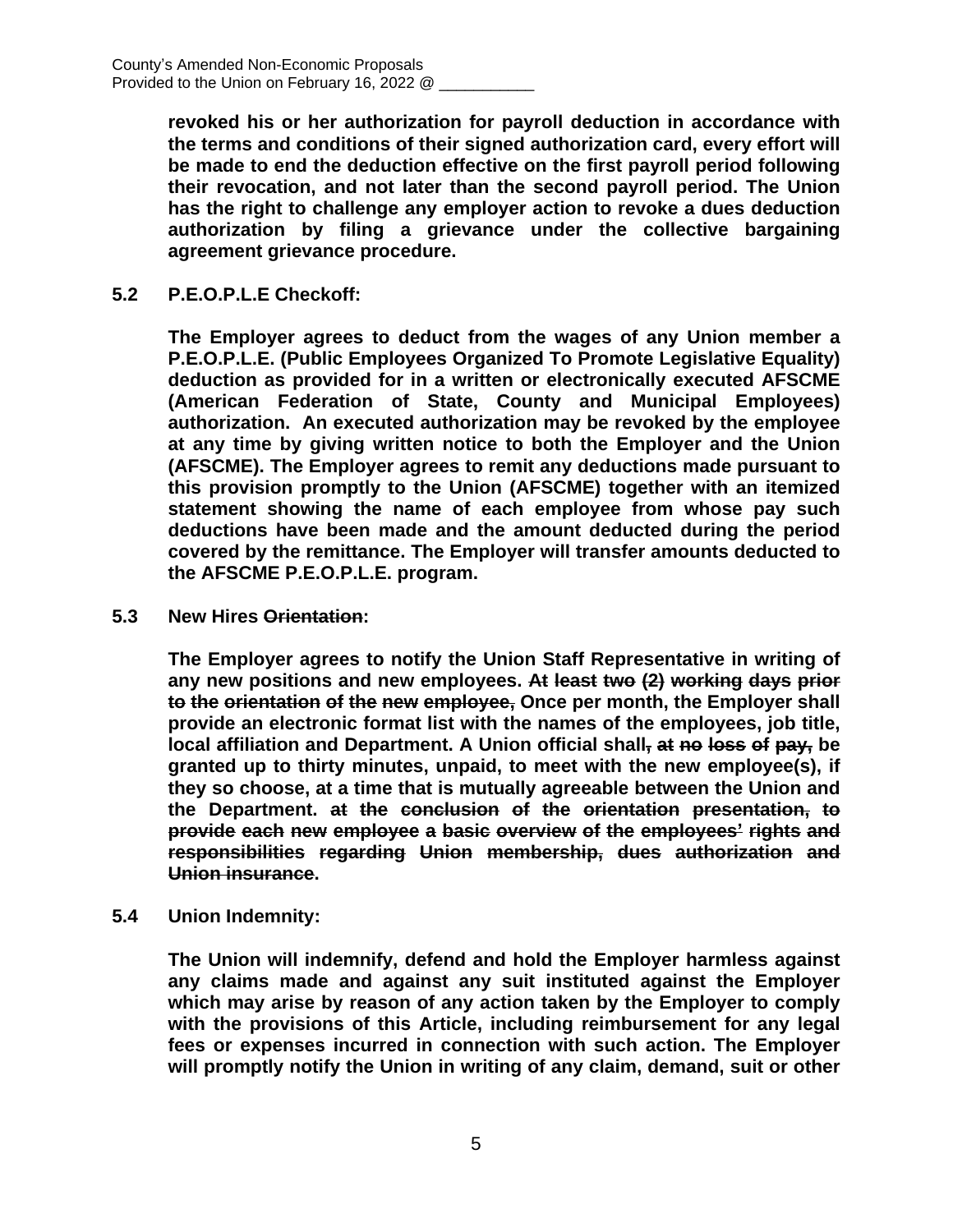**form of liability asserted against it relating to its implementation of this article.**

## **5.7 Definitions**

- **5.7.1 Regular Employee**: An employee who has successfully completed their probationary period. The term of the probationary period is twelve (12) months. **This period may be extended to account for any leave of absence, paid or unpaid, that the employee may take. Should an employee promote during their probationary period, their probation period will not be extended unless by mutual agreement between the Union the Elected Official/Director or their designee. The employee shall forfeit all rights to bump back to any position(s) held prior to their promotion.** 1950 actual hours worked if work a 37.5 hour work week or 2080 actual hours worked if work a 40 hour work week. This probationary period will supersede supplemental labor agreements if less of a probationary period is contained in the supplemental labor agreement.
- **5.7.2 Full Time Employee:** A regular employee who regularly works a minimum of a **37.5 hours per week** 162.5/173 hours per month on a continuing basis.
- **5.7.3 Part Time Employee**: A regular employee who works less than a 162.5/173 and more than 81.25/86.5 hours per month on a continuing basis and receives benefits on a true pro-rated basis.
- **5.7.4 Job Share:** Two or more regular employees who share the duties, responsibilities of a job specification and normal work hours of a single, full time position. Not all positions lend themselves to this arrangement and Job Share requires approval from the Elected Official/Department Head.
- **5.7.5 Percentage Employees**: An employee who works less than **37.5 hours** the regular full-time work week (37.5 or 40 hours) on a continuing basis. Percentage employees require a separate signed agreement between the Union, employee and Elected Official/Department Head.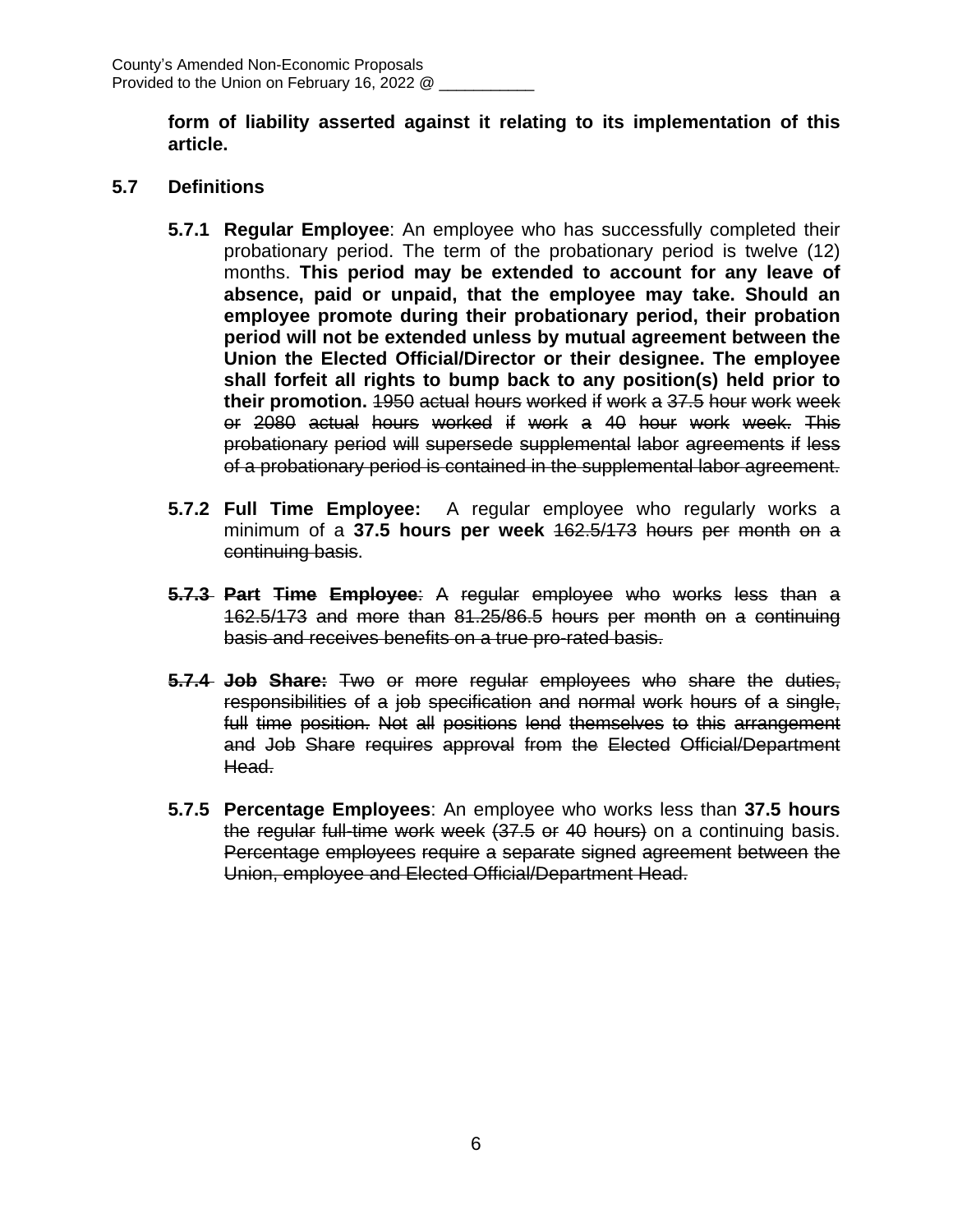## **ARTICLE 6 - UNION/MANAGEMENT RELATIONS**

6.3.1 The employers will provide the union(s) with official written notice of their intent to make changes that fall within the terms of Article 6.3. This notice will provide the union(s) with the intended changes and target implementation date but will be no less than **seven (7) fourteen (14) calendar days** four (4) weeks prior to the target implementation date.

This four (4) week **seven (7) fourteen (14) calendar day** period is provided as a comment period for the unions(s) to meet with the employer, make comments/suggestions or negotiate if applicable. The Union and Employer recognize that a timely resolution is in the interest of all parties. All efforts shall be made to resolve issues in a timely manner. Time frames may be extended by mutual agreement.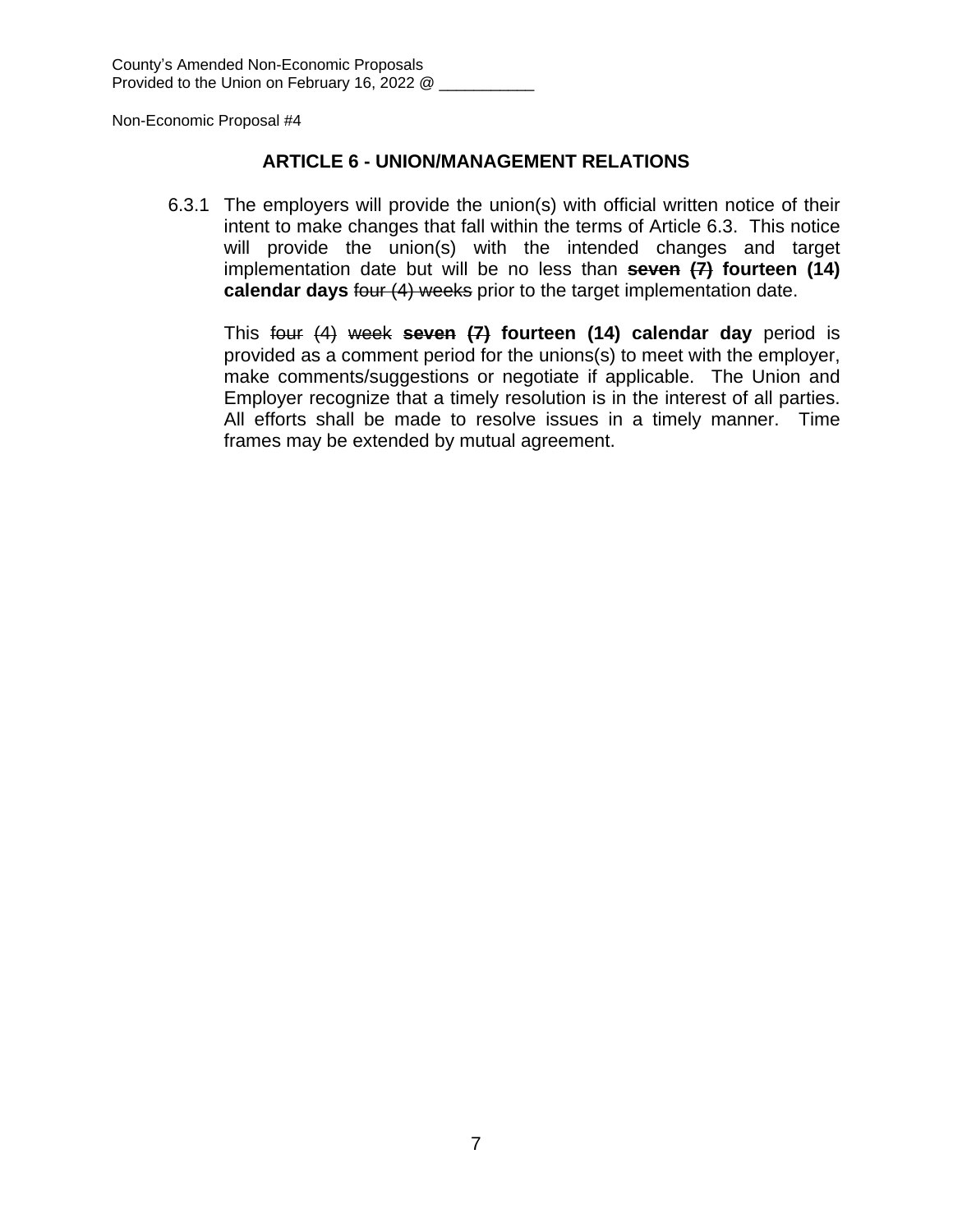## **ARTICLE 7 - UNION ACTIVITIES/FUNCTIONS/BUSINESS**

**7.1 Notice and Authorization of Union Representatives:** The Union agrees to provide an updated list to elected officials, department heads and Human Resources of who is authorized to represent the Union in any matters outlined in this article. An "authorized representative" is one who is appointed or elected by their Local Union. Prior supervisor approval shall be obtained whenever possible for absences from the workplace. Such approval shall not be unreasonably withheld. Absences from the workplace of 30 minutes or more for Union activities/functions shall be documented by use of a leave slip.

## **7.2 Types of Activities**

- 7.2.1 The Employer agrees that during working hours, on the Employer's premises and without loss of pay, authorized Union representatives shall be allowed to consult with the Employer, his/her representative(s), Local Union officers, other authorized Union representatives or members concerning contract questions and problem solving in an effort to resolve issues at the lowest possible level. The Union agrees to first receive the approval from their appropriate elected official, department head or designee who may deny the request pursuant to 7.1 above and agrees to carry out these activities at times which are the least disruptive to the workplace.
- 7.2.2 The Employer agrees that representatives of the American Federation of State, County and Municipal Employees, whether Local Union representatives, State Council representatives, or International representatives shall upon notification to **and approval by** the elected official/department head or designee, have full and free access to the premises of the Employer at any time during working hours to conduct Union activities, without disrupting the regular functions of the department.
- **7.3 Union Functions:** The Employer agrees to grant authorized Union representatives time off with**out** pay, not to exceed an accumulative total of ten (10) working days per bargaining unit in any calendar year to attend or represent the Union at Union functions. Unused days will be available for each bargaining unit's use beyond the ten (10) days by mutual agreement between the bargaining unit and the employer. Fifty percent (50%) of the unused days at calendar year end will be carried over to the following year for the term of the contract.
	- 7.3.1 To ensure adequate staffing, no more than **one (1)** ten percent (10%) of the employees in a work unit will participate in a Union function at one time. A "work unit" shall be defined as a group of employees who answer to a common supervisor. If a work unit has less than ten (10) employees, only one individual will be allowed to attend. Individual employees can use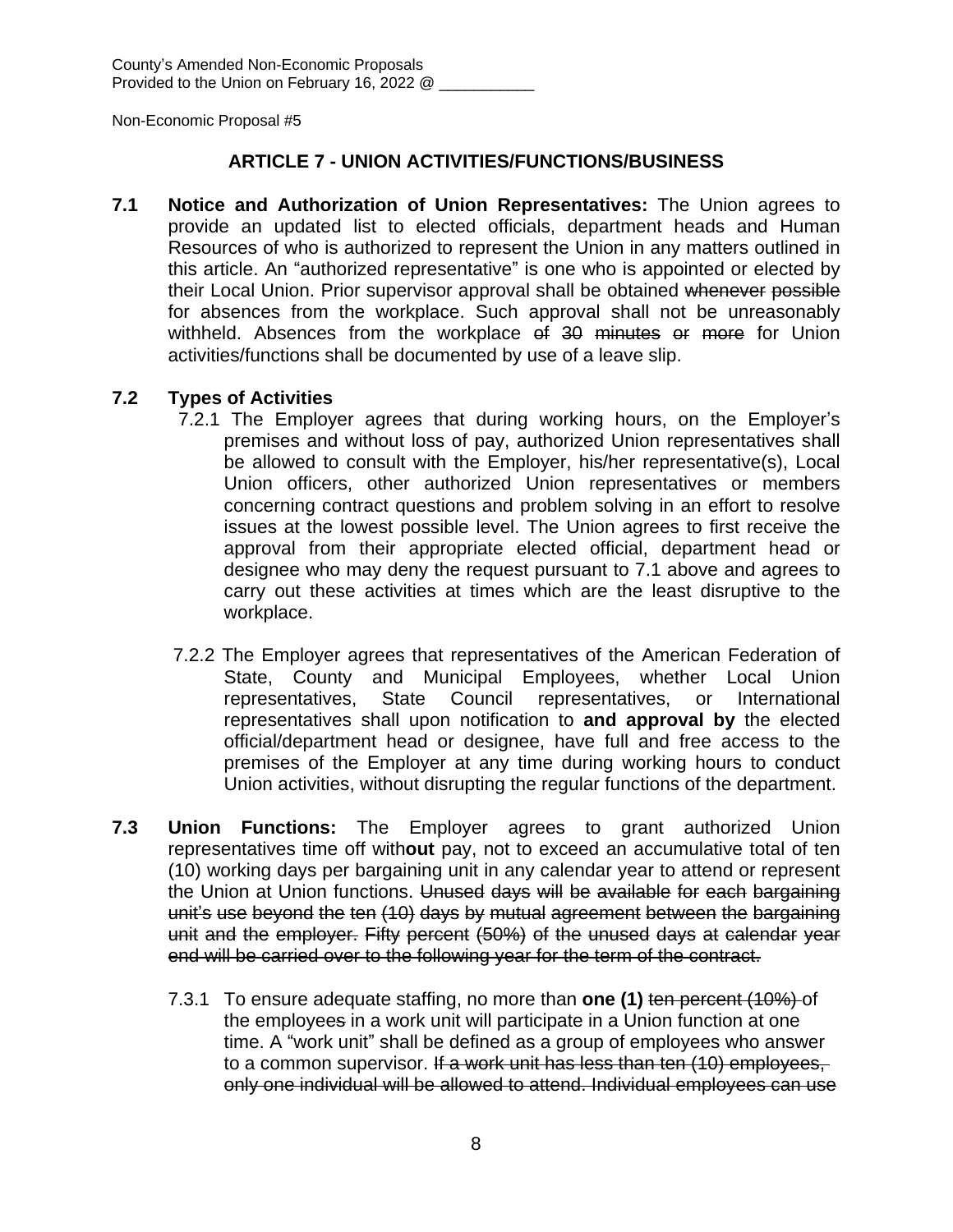a maximum of ten (10) days per calendar year to attend Union functions. Exceptions to the above limitations can be made by mutual agreement.

- 7.3.2 Example of functions are as follows:
	- 7.3.2.1 Union Conventions;
	- 7.3.2.2 Council 2 Executive Board Meetings/Training
	- 7.3.2.3 Other functions that management agrees are beneficial to the **County**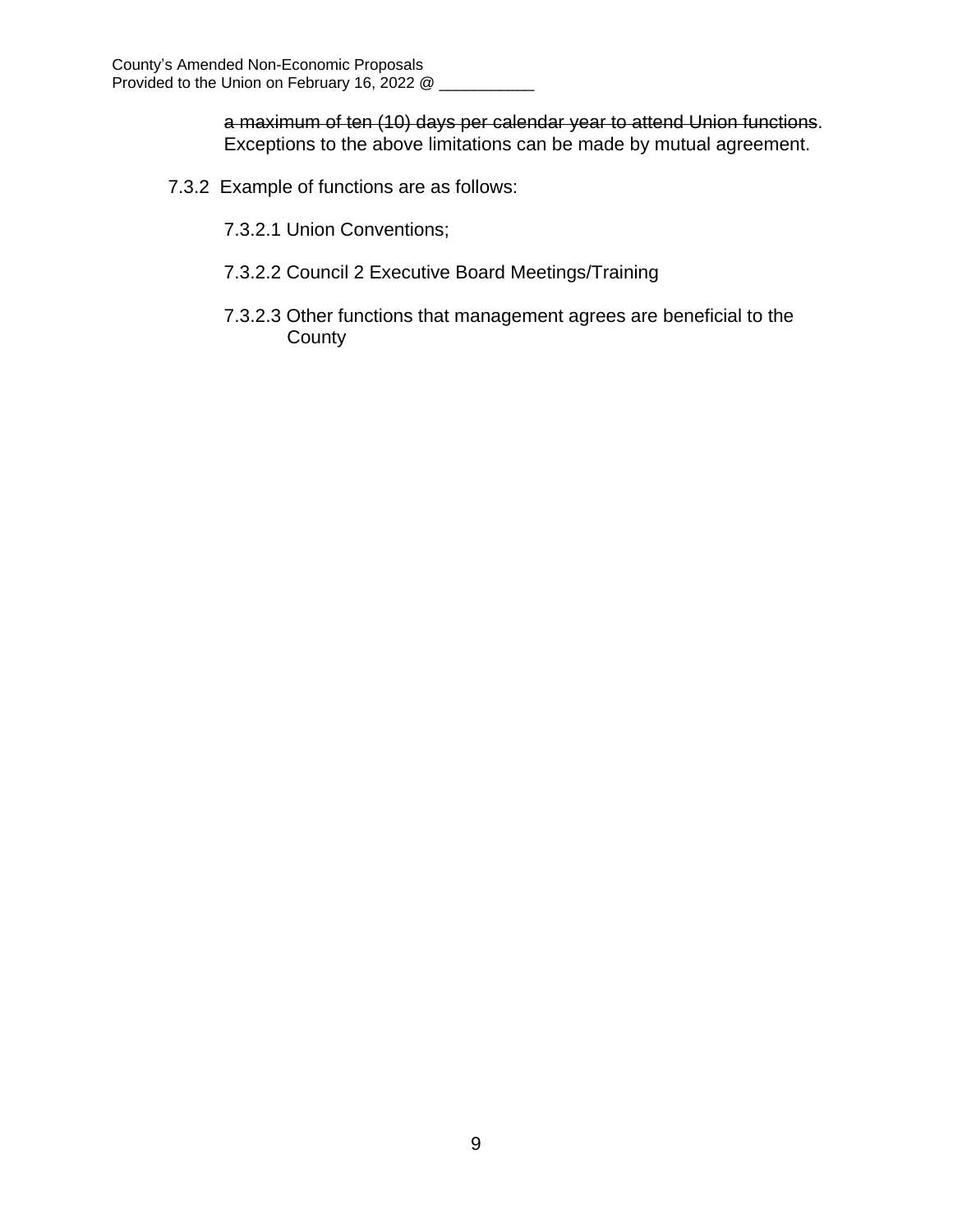County's Amended Non-Economic Proposals Provided to the Union on February 16, 2022 @ \_\_\_\_\_\_\_\_

Non-Economic Proposal #6

## **ARTICLE 9 - ANNUAL LEAVE**

#### **9.1 Eligibility and Allowance:**

- 9.1.1 Employees shall start to earn annual leave allowance as of the first of the month nearest their date of hire. Employees hired on or before the 15th of the month shall receive credit for the full month. Employees hired after the 15th of the month shall not receive credit for that month. Newly hired probationary employees shall not be eligible to take paid vacation until they have accrued six (6) days of vacation. Employees separating from service on or before the 15th of the month will not receive any credit for that month. Employees separating after the 15th of the month will receive credit for the full month.
- 9.1.2 Annual leave allowance shall be earned annually based on the following schedule:
	- 9.1.2.1 One (1) working day per month for all employees having less than five (5) years of service.
	- 9.1.2.2 One and one-fourth (1-1/4) days per month for all employees having at least five (5) years of service, but less than ten (10) years of service.
	- 9.1.2.3 One and one-half (1½) days per month for all employees having at least ten (10) years of service, but less than fifteen (15) years of service.
	- 9.1.2.4 One and three-quarter (1-3/4) days per month for all employees having fifteen (15) years of service, but less than twenty (20) years of service.
	- 9.1.2.5 Two (2) days per month for all employees having twenty (20) years of service, but less than twenty-five (25) years of service.
	- 9.1.2.6 Two and one-quarter (2-1/4) days per month for all employees having twenty-five (25) years or more of service.

| 37.5-hour Employee<br><b>Accruals</b> |                                          |                                 |                                     |
|---------------------------------------|------------------------------------------|---------------------------------|-------------------------------------|
| <b>Years of Service</b>               | <b>Hours Accrued</b><br><b>Per Month</b> | <b>Annual Accrual</b><br>Amount | <b>Max Accrual</b><br><b>Amount</b> |
| 0-4 Years                             | 7.5                                      | 90                              | 180                                 |
| 5-9 Years                             | 9.375                                    | 112.5                           | 225                                 |
| <b>10-14 Years</b>                    | 11.25                                    | 135                             | 270                                 |
| <b>15-19 Years</b>                    | 13.125                                   | 157.5                           | 300                                 |
| <b>20-24 Years</b>                    | 15.00                                    | 180                             | 300                                 |
| 25+ Years                             | 16.875                                   | 202.5                           | 300                                 |
|                                       |                                          |                                 |                                     |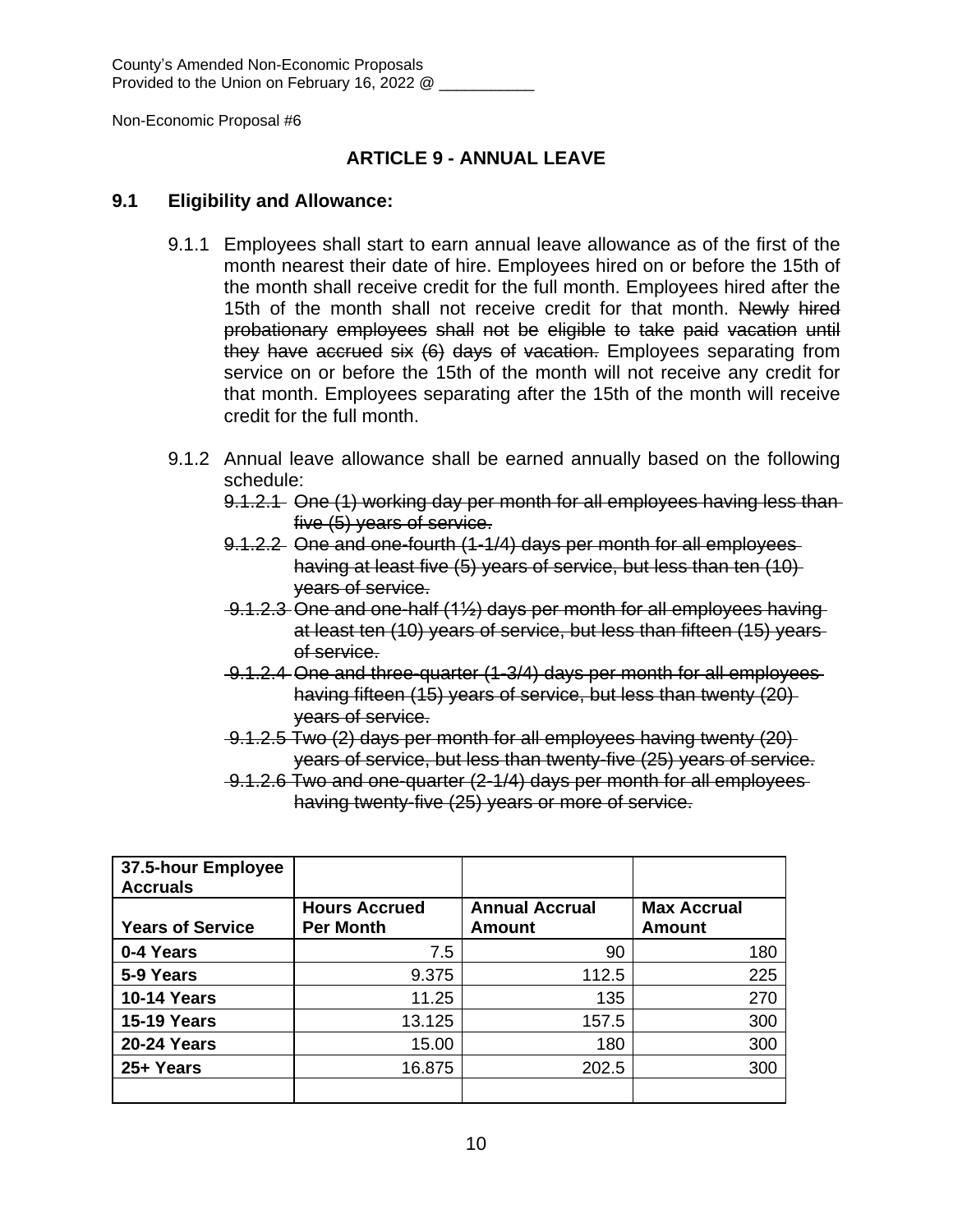| 40-hour Employee<br><b>Accruals</b> |                                          |                                 |                                     |
|-------------------------------------|------------------------------------------|---------------------------------|-------------------------------------|
| <b>Years of Service</b>             | <b>Hours Accrued Per</b><br><b>Month</b> | <b>Annual Accrual</b><br>Amount | <b>Max Accrual</b><br><b>Amount</b> |
| 0-4 Years                           | 8                                        | 96                              | 192                                 |
| 5-9 Years                           | 10                                       | 120                             | 240                                 |
| <b>10-14 Years</b>                  | 12                                       | 144                             | 288                                 |
| <b>15-19 Years</b>                  | 14                                       | 168                             | 320                                 |
| <b>20-24 Years</b>                  | 16                                       | 192                             | 320                                 |
| 25+ Years                           | 18                                       | 216                             | 320                                 |
|                                     |                                          |                                 |                                     |

**9.2 Annual Leave Pay:** The rate of annual leave pay shall be the employee's regular rate of pay in effect were the employee on the job at the time.

## **9.3 Choice of Annual Leave Period:**

- 9.3.1 Annual leave shall normally be granted at the time requested by the employee. If the nature of the work makes it necessary to limit the number of employees on vacation at the same time, the employee with the most seniority shall be given his/her choice of annual leave period. In the event of any conflict over annual leave periods, however, a senior employee shall not be allowed to take more than twenty (20) days' annual leave during such period.
- 9.3.2 Annual leave may be accumulated to a total of twice the amount earned annually or to a maximum amount of **three hundred (300) hours for 37.5 hour employees or three hundred twenty (320) hours for 40 hour employees** forty (40) working days' credit, whichever is the lesser. Any annual leave accumulated beyond this limit will be forfeited, unless the employee is asked in writing by his/her Department Head to defer his/her vacation because of work schedules. In this case the annual leave shall not be forfeited. An employee may not be paid additional compensation for earned vacation time not taken, except at the time of severance from the County employment as hereinafter provided.
- **9.7 Vacation Rights in Case of Layoff or Separation**: Any employee who is laid off, discharged or separated from the service of the Employer for any reason, prior to taking his/her vacation, shall be compensated in cash for the unused vacation, he/she has accumulated at the time of separation which is computed based upon his/her base pay plus longevity if applicable. For retirement purposes, vacation payoff shall be limited to forty (40) **three hundred (300) hours for 37.5 hour employees or three hundred twenty (320) hours for 40 hour employees** days.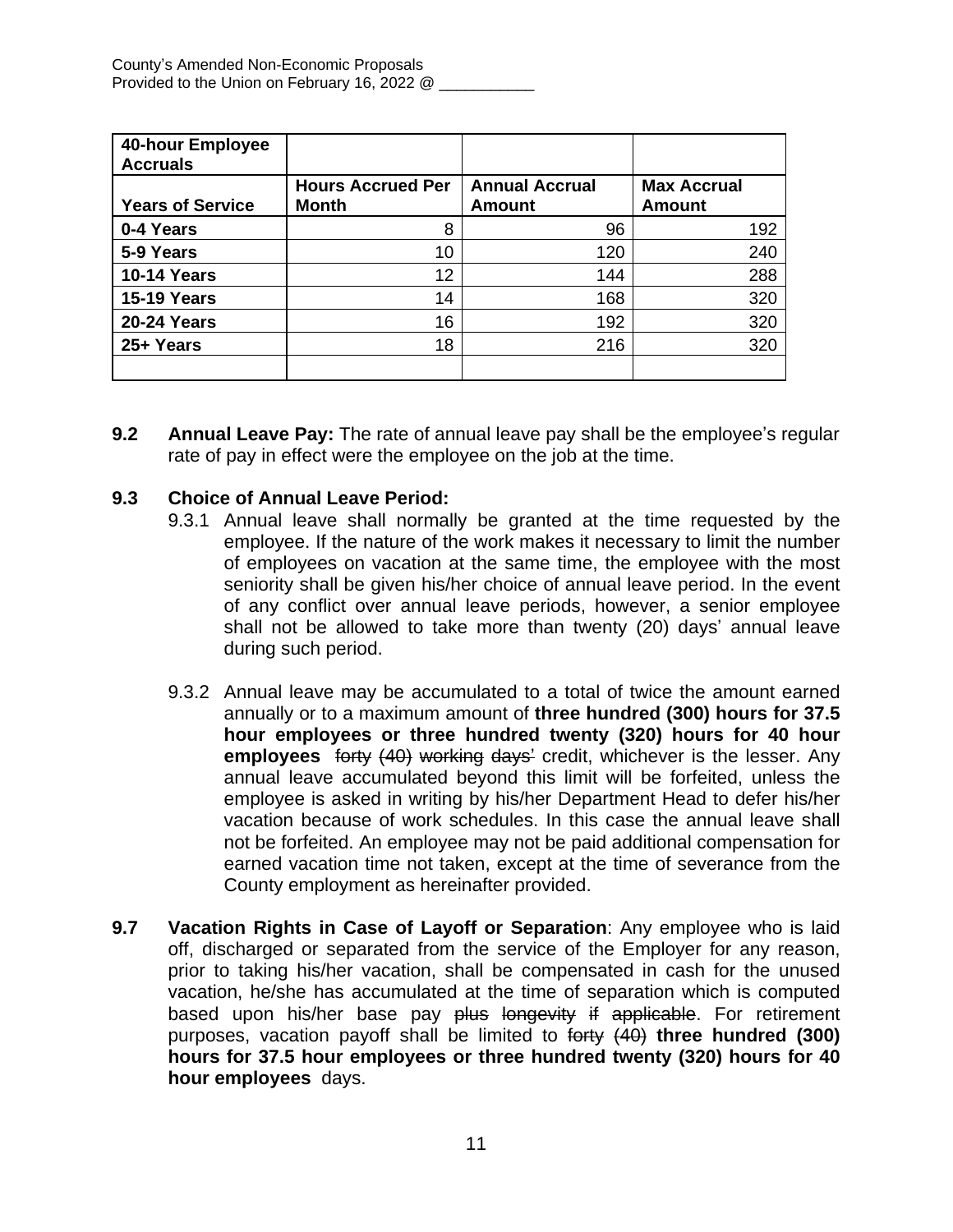## **ARTICLE 10 - SICK LEAVE**

## **10.1 Eligibility and Accumulation:**

An employee in paid status for any portion of the month shall earn sick leave at a rate of 7.5 **hours per month for employees who normally work 37.5 hours a week** or 8.0 hours per month **for employees who normally work 40 hours a week** (based on a full-time employee status, pro-rated for other weekly schedules) or as applicable per Federal or State law. **(TA – 02/16/2022)**

## **10.8 Bereavement Leave:** \*\**Moved to Leave of Absence Section* **(TA – 02/16/2022)**

Bereavement leave entitles a member up to three (3) working days off with pay, not chargeable to sick leave balance if a member suffers a death of a member of his/her immediate family as defined above. Bereavement leave in the case of a spouse or a child is allowed up to ten (10) working days. In addition:

- Two additional working days may be authorized if travel time is needed for out-of-town funerals. To be considered out-of-town, the employee must travel more than one hundred and twenty-five miles outside of Spokane County.
- Bereavement leave can be utilized over a six (6) month period after the death.
- If the employee requires additional bereavement time, they may request additional time off chargeable to compensatory time, annual leave or PTO.
- **10.9 Immediate family:** Shall be defined as follows: Spouse, State Registered Domestic Partner, parent, step-parent, child (biological, adopted, step or foster) regardless of age or dependency status, sibling, grandparent, grandchild, fatherin-law, mother-in-law, brother-in-law, sister-in-law, daughter-in-law, son-in-law or a more distant relative if living as a member of the employee's immediate family.
- **10.10** Members who divorce spouse or terminate Domestic Partnership must notify the employer within 30 calendar days of divorce/termination or may be subject to discipline under the terms of their respective CBAs. \*\**Already in the Health Insurance Article* **(TA – 02/16/2022)**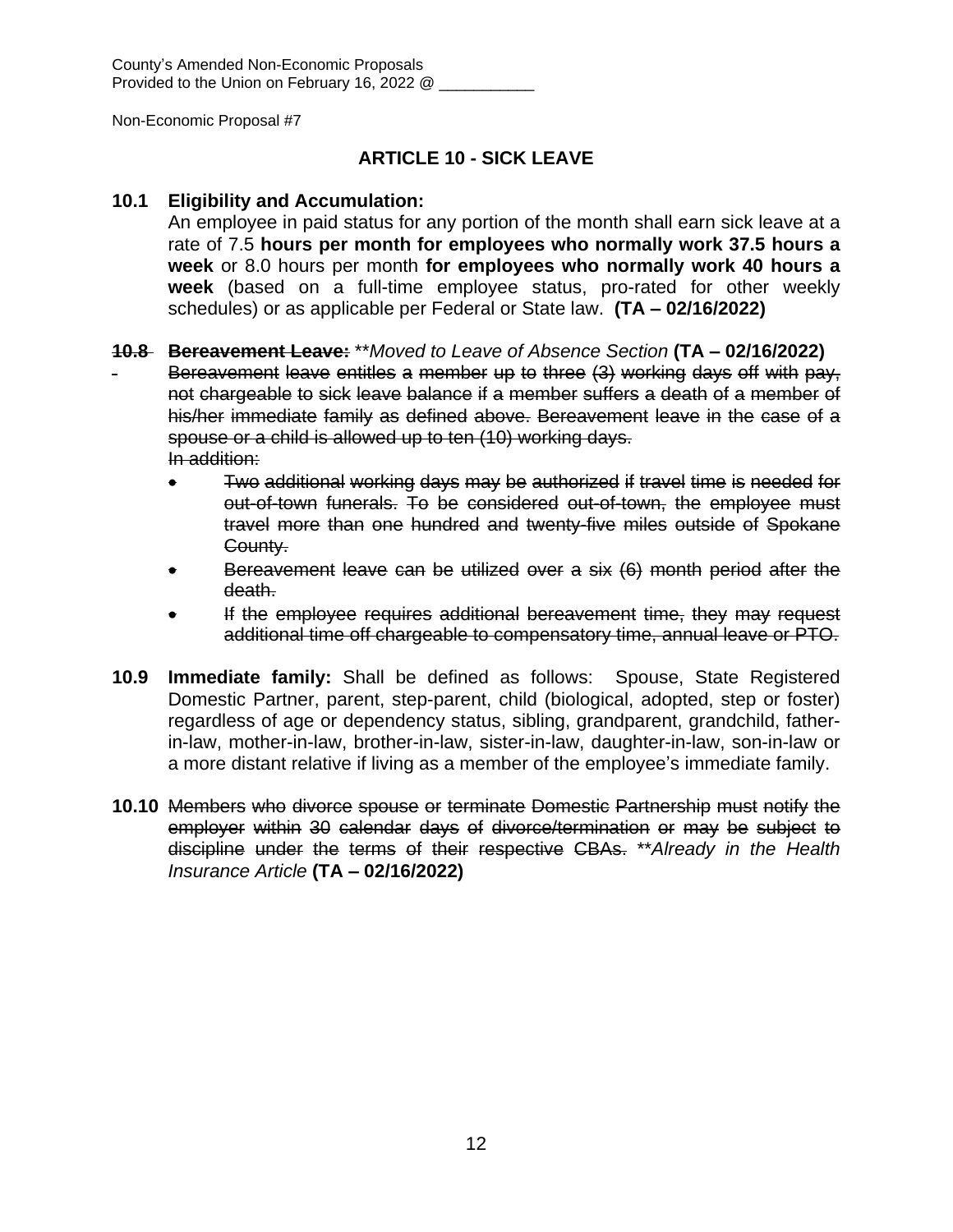## **ARTICLE 12 - HOURS OF WORK**

All items contained in this Article shall apply unless specifically addressed in individual supplements.

## **12.1 Regular Hours:**

- 12.1.1 The regular hours of work each day shall be consecutive except for interruptions for lunch periods.
- 12.1.2 All employees' work schedules shall provide for a fifteen (15) minute rest period during each half shift.
- 12.1.3 The normal work week shall consist of **no more than** five (5) consecutive days followed by **no less than** two (2) days of rest, **unless by mutual consent between the employee and the employee's Elected Official/Department Head or designee**. Seven and one-half (7-1/2) or eight (8) consecutive hours of work, except for interruptions for lunch periods, shall constitute a work day.
- 12.1.4 All employees shall be scheduled to work on a regular work shift, and each shift shall have regular starting and quitting times. Work schedules showing alternative shifts, workdays and hours shall be posted on all department bulletin boards. Except for emergency situations, work schedules will not be changed without giving the Union and the employee ten (10) working days advance notice. When the Employer has a need to change work schedules within the department, the department shall notify the Union to negotiate the effects of the proposed schedule change.

## **12.2 Alternative Work Hours or Shifts:**

- 12.2.1 The Employer may establish a work week other than five (5) seven and one-half (7-1/2) or eight (8) hour days or shift work within a department. The department shall notify the bargaining unit to negotiate the effects of the changes.
- 12.2.2 Alternative work hours or shifts other than five (5) seven and one-half or eight (8) hour days will be negotiated in a Supplemental Agreement with the effected department/bargaining unit.
- 12.2.3 Employees on Alternative Work Schedules whose regular work day differs from the standard seven and one half  $(7, 1/2)$  or eight  $(8)$  hour day shall have their Holidays paid for as the number of hours in their actual work day.
- **12.3 Paid Leave:** All paid leave shall be considered as hours worked **but shall not count toward overtime calculation**.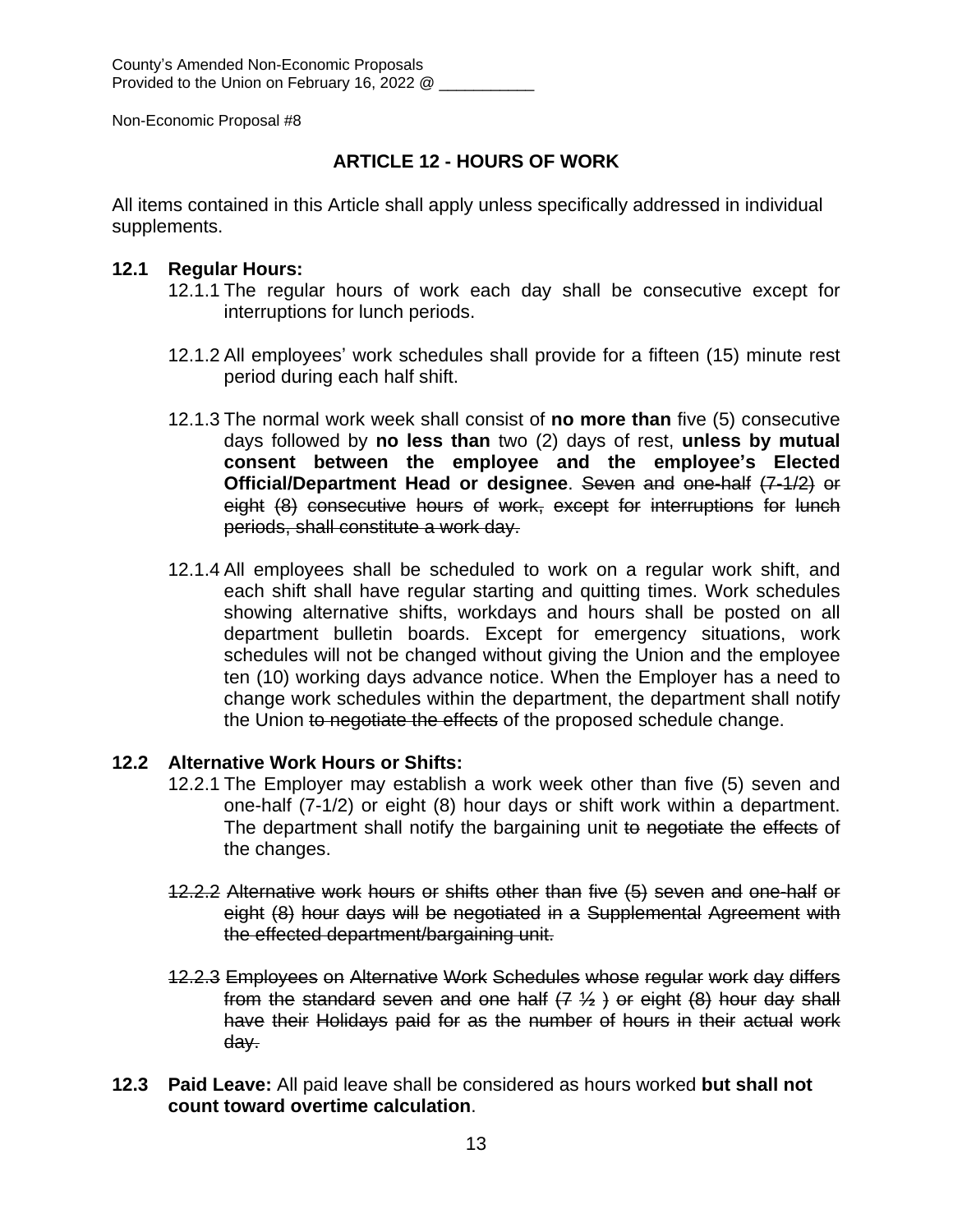## **ARTICLE 13 - LEAVES OF ABSENCE**

#### **13.2.8 Bereavement Leave:**

**Bereavement leave entitles a member up to three (3) working days off with pay, not chargeable to sick leave balance if a member suffers a death of a member of his/her immediate family as defined above below. Bereavement leave in the case of a spouse or a child is allowed up to ten (10) working days.**

**In addition:**

- **Two additional working days may be authorized if travel time is needed for out-of-town funerals. To be considered out-of-town, the employee must travel more than one hundred and twenty-five miles outside of Spokane County.**
- **Bereavement leave can be utilized over a six (6) month period after the death.**
- **If the employee requires additional bereavement time, they may request additional time off chargeable to compensatory time, annual leave or PTO.**
- **13.2.8.1Immediate family:** Shall be defined as follows: Spouse, State Registered Domestic Partner, parent, step-parent, child (biological, adopted, step or foster) regardless of age or dependency status, sibling, grandparent, grandchild, father-in-law, mother-in-law, brother-in-law, sister-in-law, daughter-in-law, son-in-law or a more distant relative if living as a member of the employee's immediate family.

#### **13.3 Compensation for Absences Due to Widespread Emergency:**

- 13.3.1 If County offices have not been closed and individual employees are unable to report to work, or are permitted to leave early, such absences are to be charged to personal holiday time, accrued vacation or accrued comp-time. If such accrued leave time is not available to that employee, such absence will be without pay.
- 13.3.2 Employees who are late arriving to work due to the current weather/road/emergency conditions may charge the time to accrued leave, take the time without pay, or make up the time at a maximum of **their regularly scheduled shift** seven and one-half (7½) or eight (8) hours within two (2) weeks. No overtime will be paid when the employee is making up the time. Time must be made up in the same week the lateness occurred.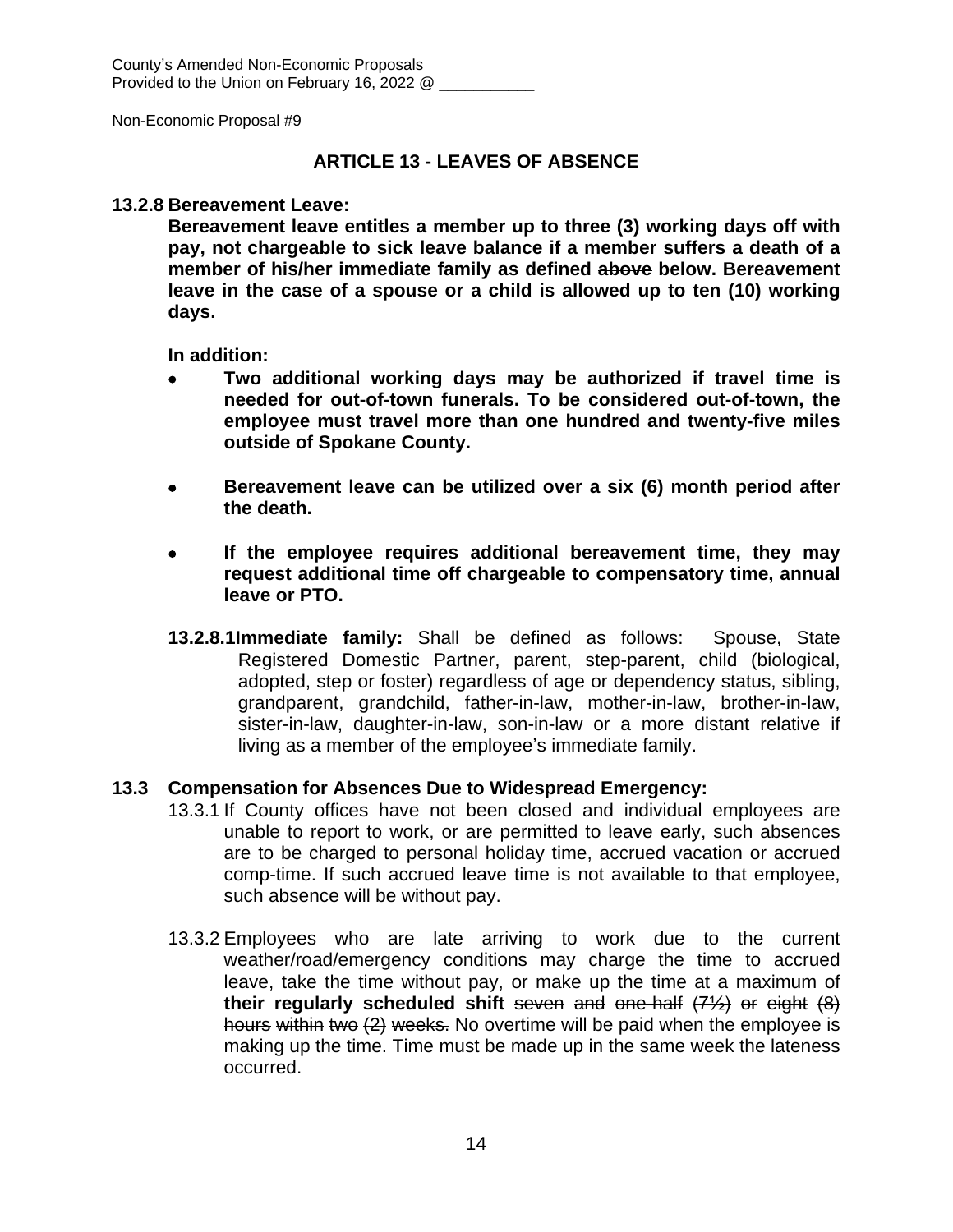- 13.3.3 In the event the Board, after consultation with the Sheriff, determines to close County operations and directs employees to go home, all but essential personnel shall be released**. If employees are eligible and have the capability to work from home, they are expected to continue working from home for the duration of the closure. Employees who are unable to perform their job-related duties from home may elect to go unpaid or use accrued time for the time missed due to the closure**, and they shall be paid for the time off the job. Such pay shall not be charged to accrued leave time. **Employees may elect to go unpaid or use any accrual to cover any missed hours due to the County operations being shutdown.**
- 13.3.4 For Local #1135 refer to supplemental.
- 13.3.5 Any ongoing construction work is not considered an emergency under this article.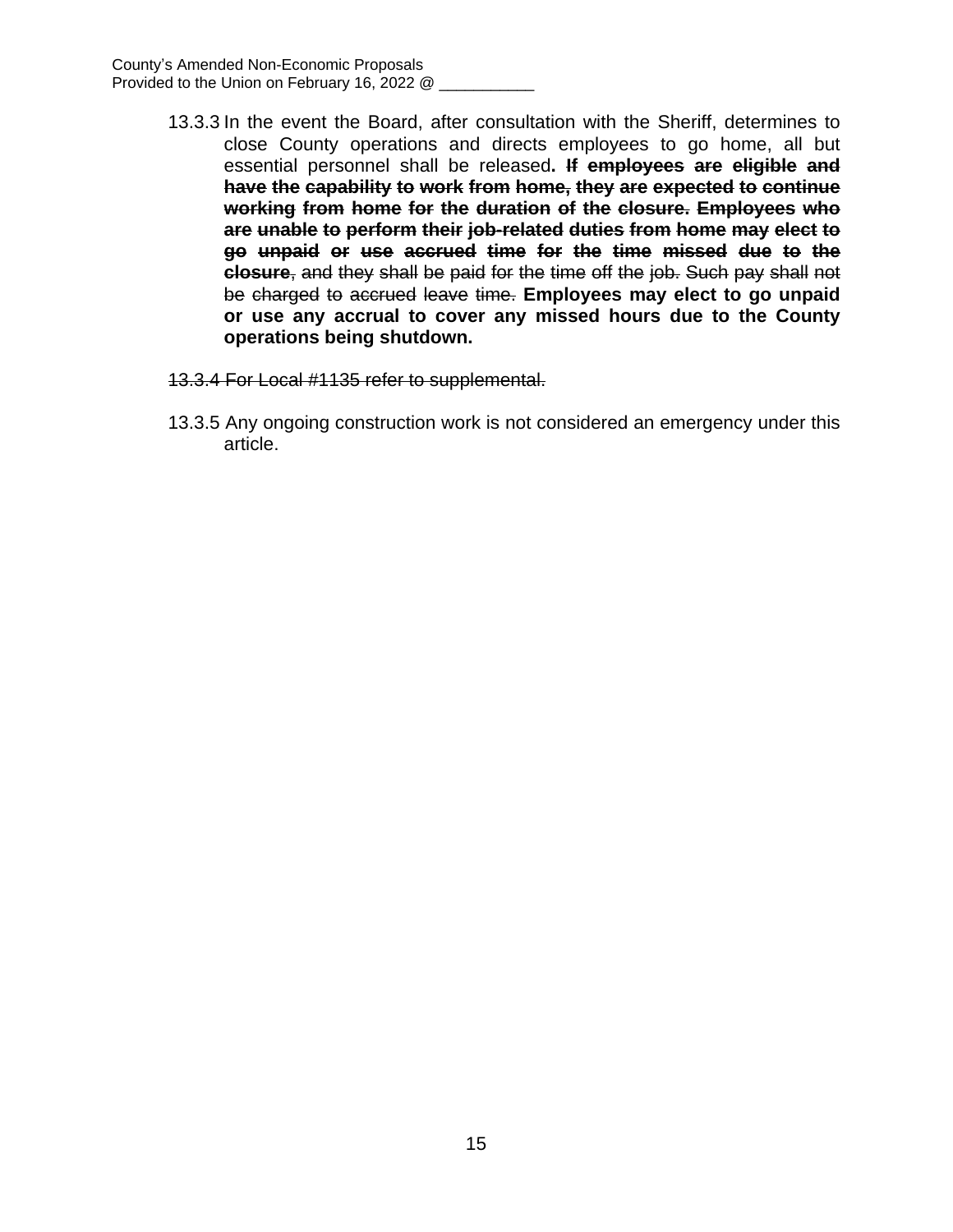#### **ARTICLE 14 - SHARED LEAVE**

The Employer shall provide Leave Sharing Program in accordance with Appendix "5". **Employees shall have the ability to donate or receive vacation time in accordance with the Spokane County Shared Leave Policy.**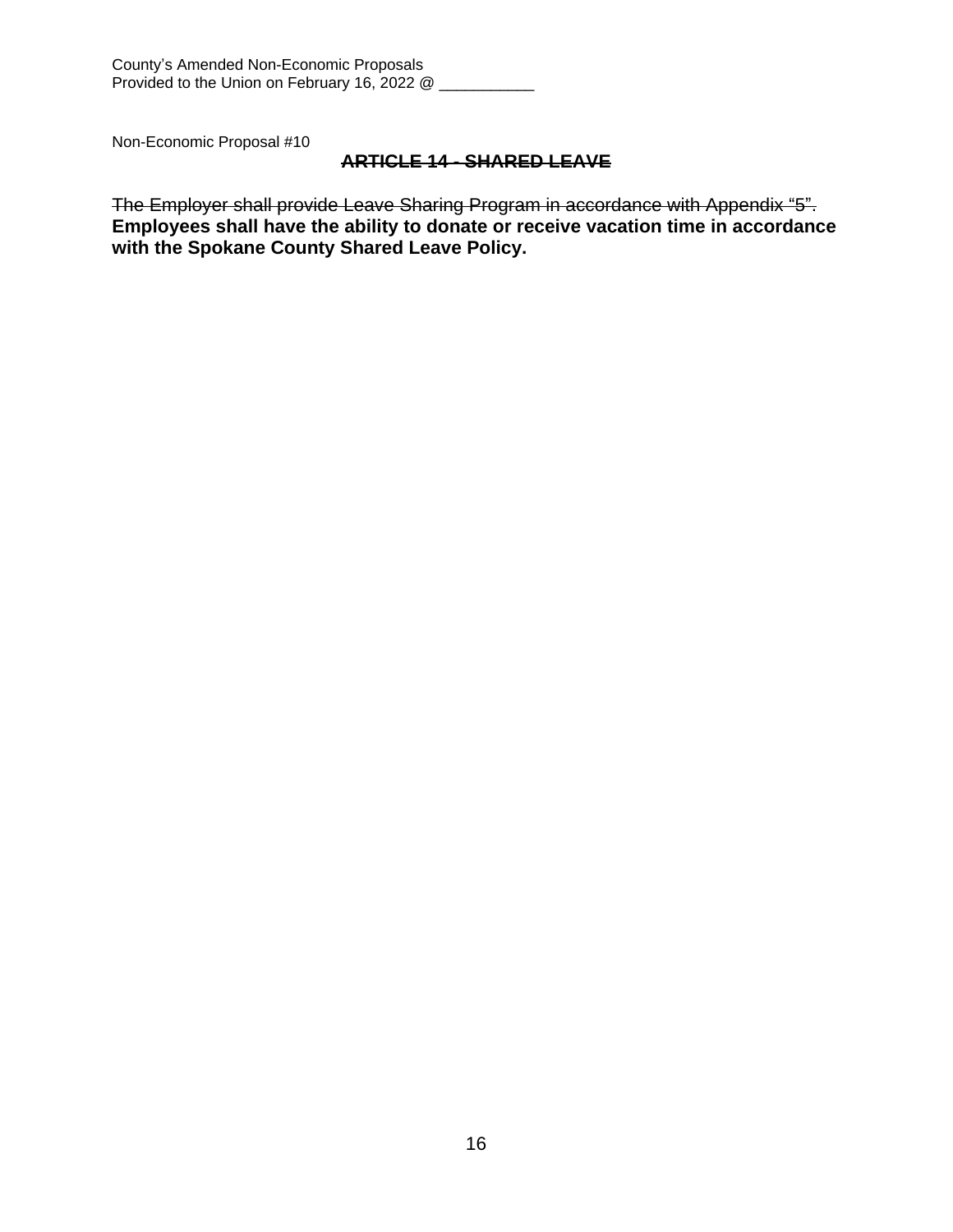#### **ARTICLE 16 – SENIORITY**

Seniority shall be defined in each individual supplement.

#### **16.1 Seniority**

**Seniority shall be defined as follows:**

- **16.1.1 Classification Seniority – total length of unbroken time spent in bargaining unit classification**
- **16.1.2 Department Seniority – total length of unbroken time spent in a department, in a bargaining unit position(s)**
- **16.1.3 Bargaining Unit Seniority – Total length of unbroken service within a bargaining unit position(s).**
- **16.1.4 County Seniority – total length of unbroken time of service within Spokane County**
- **16.1.5 District Seniority – total length of unbroken time of service within a service district. This type of seniority shall only apply to 1135 members and is further defined in the 1135 supplemental agreement.**
- **16.2 Computing Seniority**

**For the purpose of computing seniority, all authorized leaves, except leaves of absence(s) granted during their probationary period and any voluntary, unpaid leave of absence, shall be considered as time worked. Employees who are laid off as a result of a reduction in positions, and who are subsequently reinstated, shall retain their full seniority except for such period of layoff.**

**16.3 Loss of Seniority**

**An employee's earned seniority and regular employee shall be lost for any of the following reasons:**

- **A) Discharge or resignation of the employee;**
- **B) Inability to return to work after one (1) year of absence due to medical reasons, except for on-the-job injuries. Time frames may be extended by mutual agreement of the parties;**
- **C) Failure to report for work the first workday or shift following the expiration of the authorized leave of absence without an authorized extension;**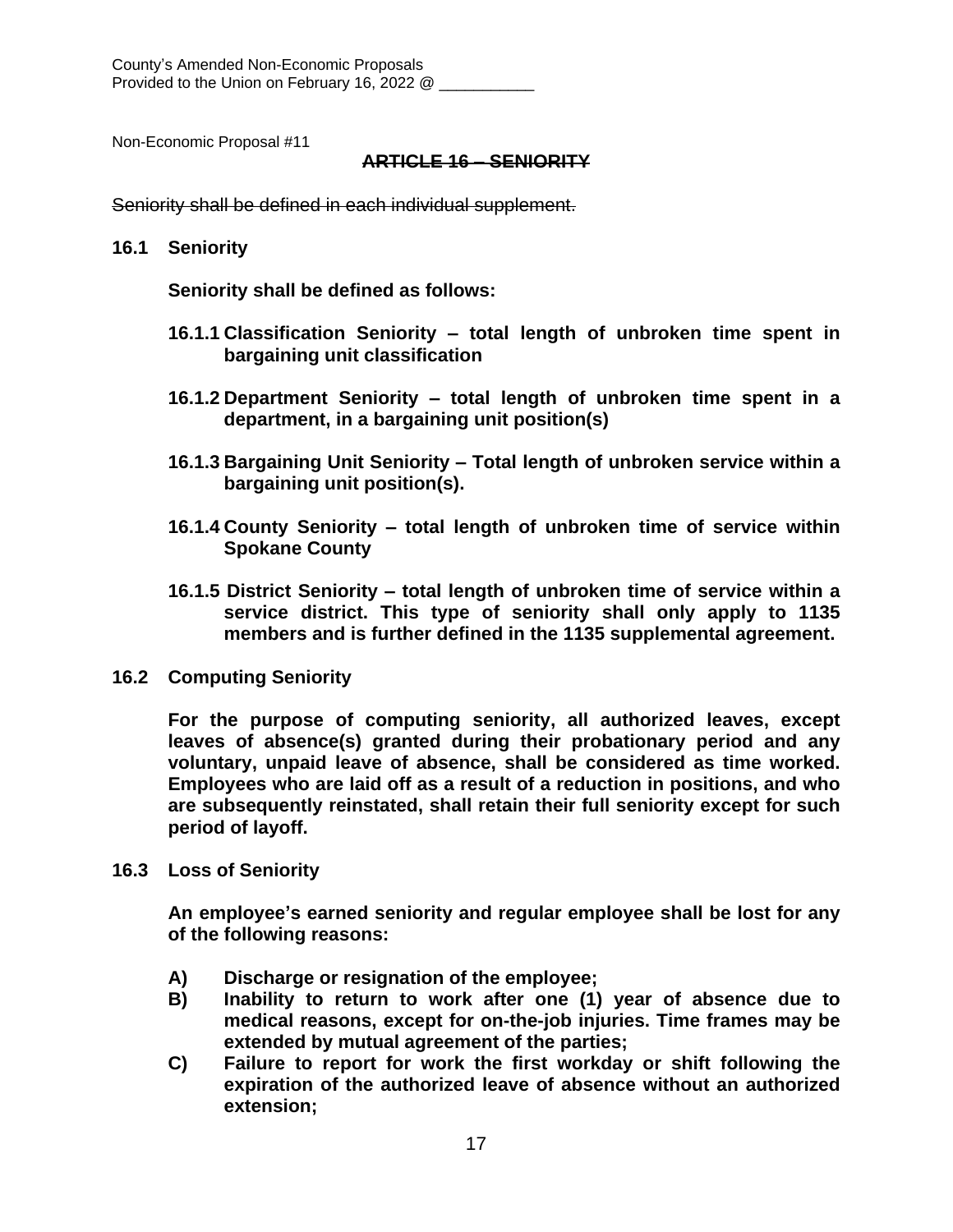- **D) Temporary layoff exceeding an eighteen (18) moth period;**
- **Failure, when on layoff, after being recalled**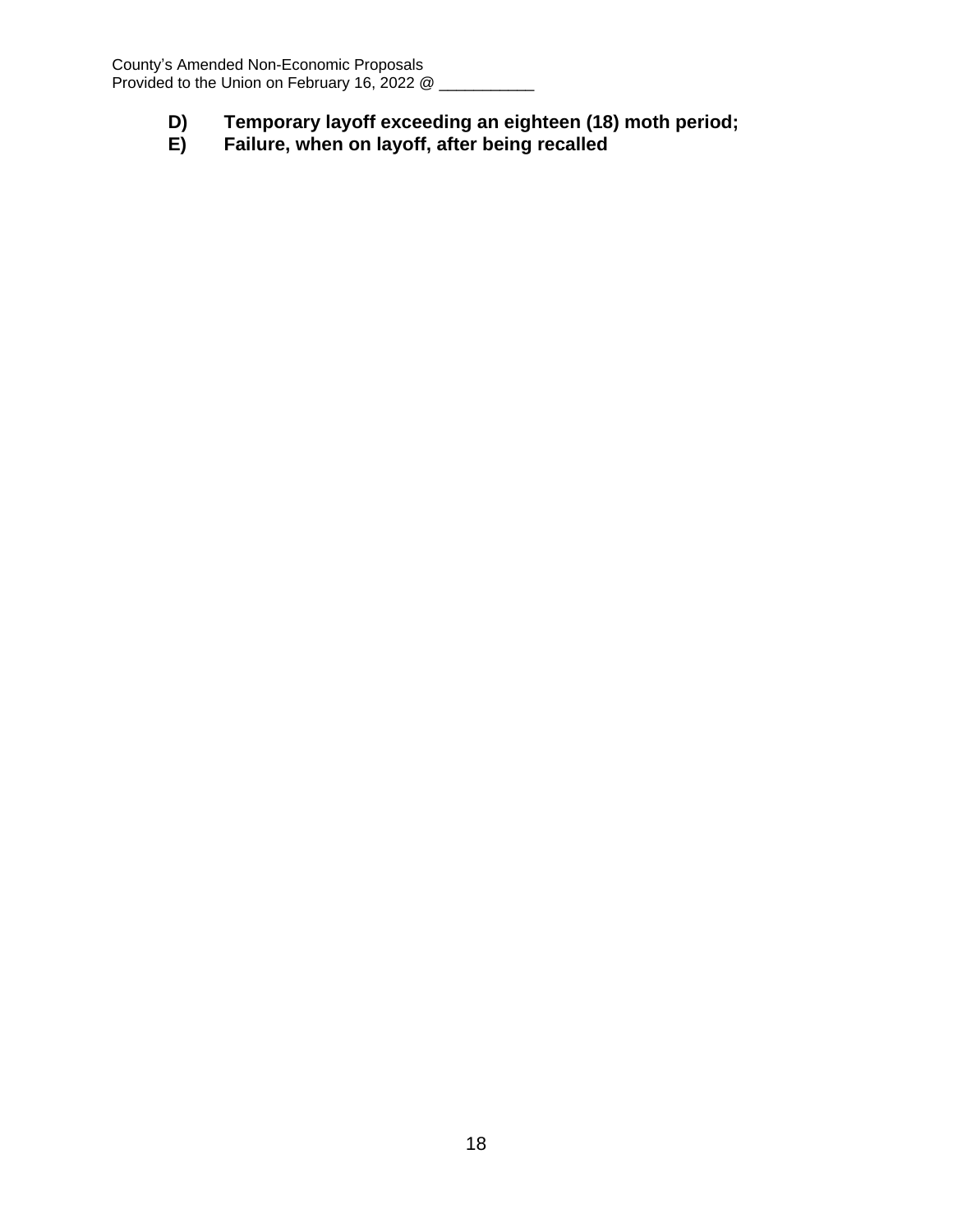## **ARTICLE 17 - DISCIPLINE AND DISCHARGE**

**17.3** Any disciplinary action or measure**, other than oral reprimands,** may be grieved through regular procedures.

## **17.6 Severe Offenses:**

Severe offenses can result in severe disciplinary measures up to and including termination. Proven incidents of the following offenses may result in advanced disciplinary steps in accordance with Article 17.4. **Examples of severe offense may include, but are not limited to, the following:**

- 17.6.1Theft or conversion of time, money, materials or property from the County or other employees;
- 17.6.2 Physical altercation or threat of physical violence;
- 17.6.3 Willfully damaging County property or other employees' property;
- 17.6.4 Falsifying records or documents.
- 17.6.5 Abandonment When an employee is absent for three (3) consecutive workdays and fails to notify their supervisor of an absence, it will be considered a voluntary resignation and severe discipline can result after a pre-disciplinary hearing (See Article 17.5.2).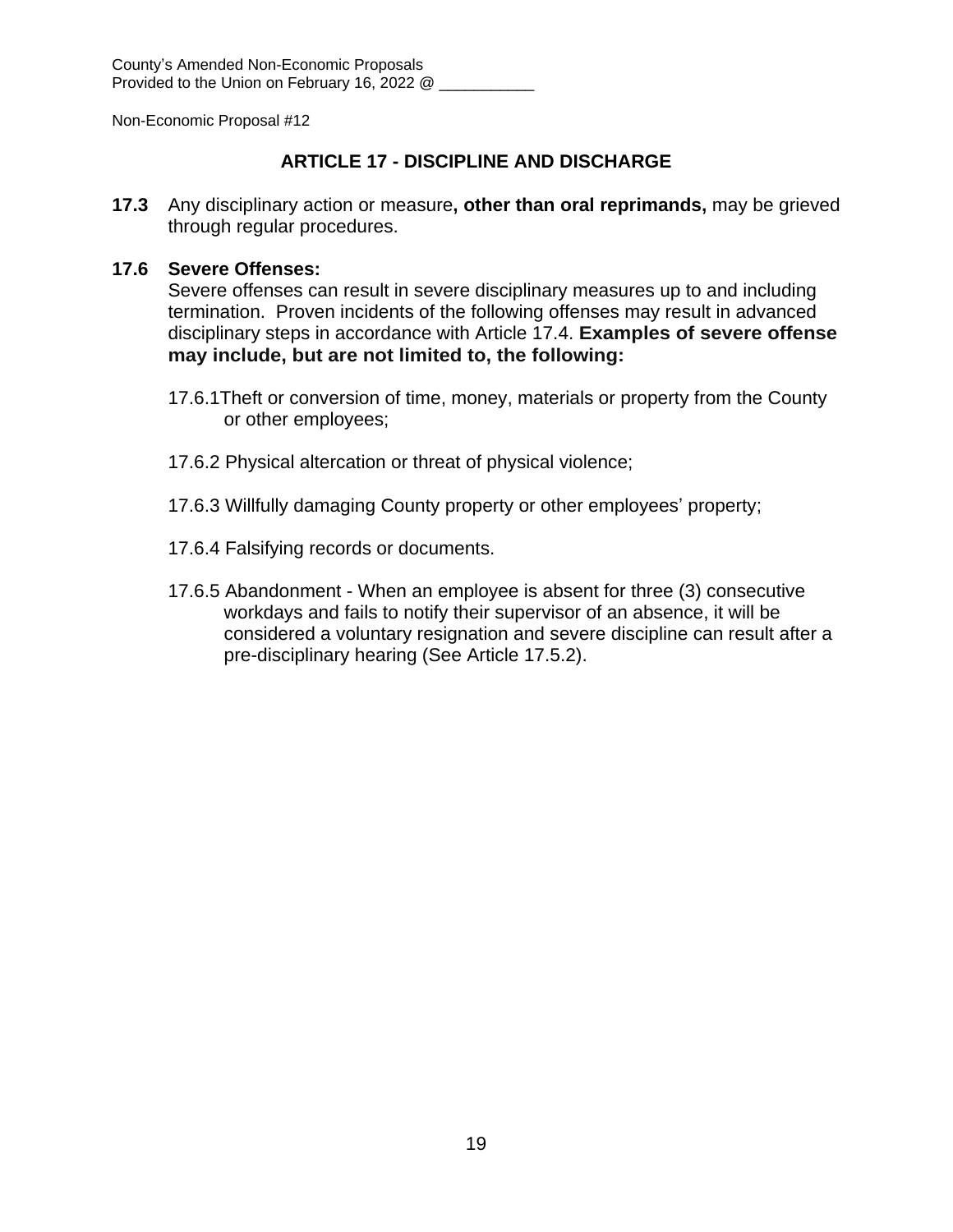County's Amended Non-Economic Proposals Provided to the Union on February 16, 2022 @

Non-Economic Proposal #13

#### **ARTICLE 18 - GRIEVANCE PROCEDURE**

- **18.3 Formal Written Grievance:** A formal written grievance may be advanced to Step 2 or Step 3 by mutual agreement of the parties.
	- 18.3.1 **Step 1.** Should the grievance not be settled through the informal procedures, the Union Steward shall submit it to the Union Grievance Committee. The Grievance Committee, if they find the grievance justified, shall within twenty three (23) working days from the employers response to the informal complaint, reduce the grievance to written form, in three (3) copies, including specific violation, background information and remedies sought, and submit it to the employee's Elected Official/Department Head or his/her designee. **A copy of the grievance shall be submitted to Labor Relations by the Union at the same time as the Elected Official/Department Head.** The Elected Official/Department Head or his/her designee shall, within five (5) working days of receipt of the Grievance Committee's formal written complaint, shall schedule a meeting for the purpose of hearing the complaint. The Elected Official/Department Head or his/her designee shall answer the complaint in writing within ten (10) working days after the hearing.
	- 18.3.2 **Step 2.** Should the grievance not be settled in Step 1, it shall be submitted in writing within five (5) working days, of receipt of the Elected Official/Department Head or his/her designee's decision, to the Human Resources Director. Within five (5) working days of receipt of the complaint, the Human Resources Director will set a date to hear the complaint. The Human Resources Director shall respond to the Union Representative and the Grievance Committee with ten (10) working days of this meeting.
	- 18.3.3 **Step 3.** Should the grievance not be settled in Step 2, either party may request arbitration, within thirty (30) working days after the reply of the Human Resources Director is due, by written notice to the other. A simultaneous request for a list of eleven (11) arbitrators from the Washington State Public Employment Relations Commission shall be initiated. The arbitrator shall be selected by the County and the Union within seven (7) days after the list is received. Both the County and the Union shall have the right to strike one (1) name from the panel. The process shall be repeated and the remaining name shall be the arbitrator for the grievance.

#### **18.6 Liability:**

**No monetary claim by an employee covered by this Agreement or by the Union against the County shall be valid beyond the pay period prior to the pay period in which the grievance was first filed in writing, unless the circumstances of the case made it impossible for the employee,**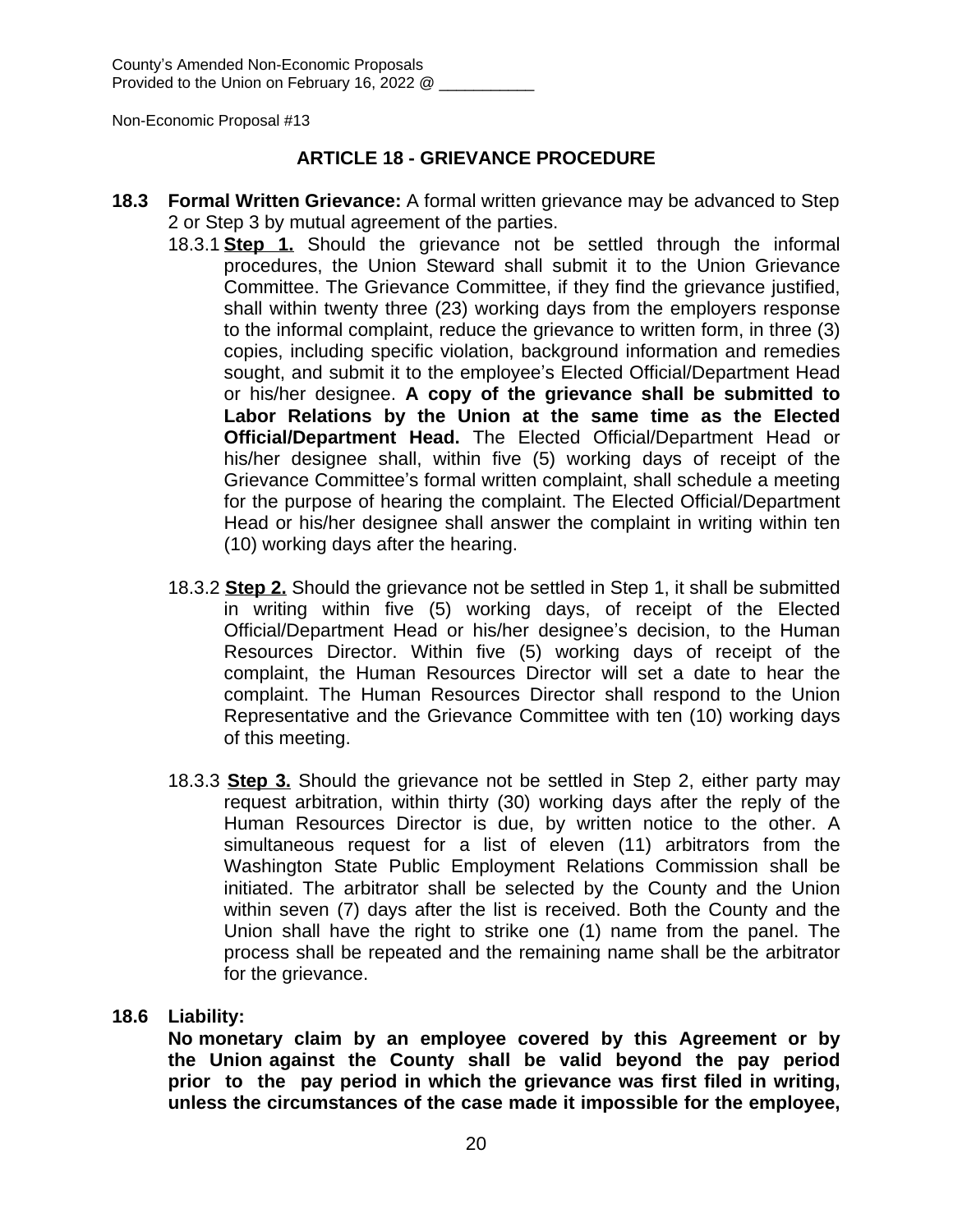**or the Union, as the case may be, to know that the employee or the Union has grounds for such claim prior to that date, in which case, the claim shall be limited retroactively to a period of forty-five (45) days prior to the date the claim was first filed in writing. This provision shall not apply to arbitrator's decisions regarding suspensions or discharges.**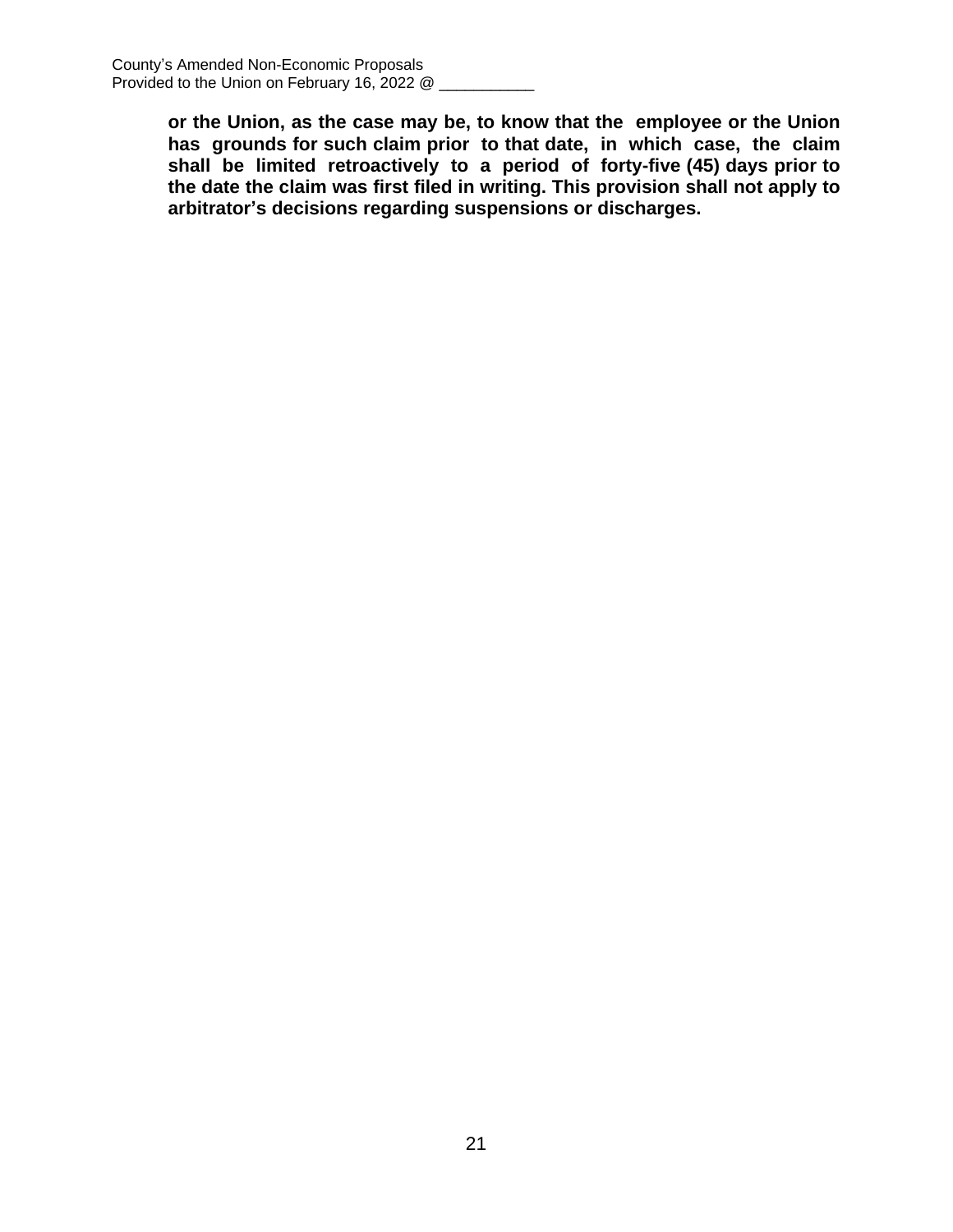## **ARTICLE 19 – PROMOTIONS/VACANCIES/LATERAL TRANSFERS**

## **19.1 Bid Rights:**

When a Master Contract vacancy occurs, **the position will be posted on the County's website.** the department will post the opening to the Bargaining Unit members in the department and concurrently, as needed, to the Bargaining Unit, Master Contract members and open.

19.1.1 The vacancy will be posted for a minimum of five (5) working days. All AFSCME Master Contract members who **submit an electronic application** turn in applications to Human Resources by the closing date and who meet the minimum requirements will be considered in the following order:

## 19.1.2 Referral List #1:

- o First consideration Members of the Bargaining Unit within the Department;
- o Second consideration Members of the Bargaining Unit;

## 19.1.3 Referral List #2:

- o Third consideration Members of the Master Contract Locals.
- 19.1.4 The order of consideration will be defined on the recruitment posting.

**19.2** See Supplemental Agreements for additional provisions, if any. **For employees of the Sheriff's Department, all Civil Service rules will apply on how a position is awarded.**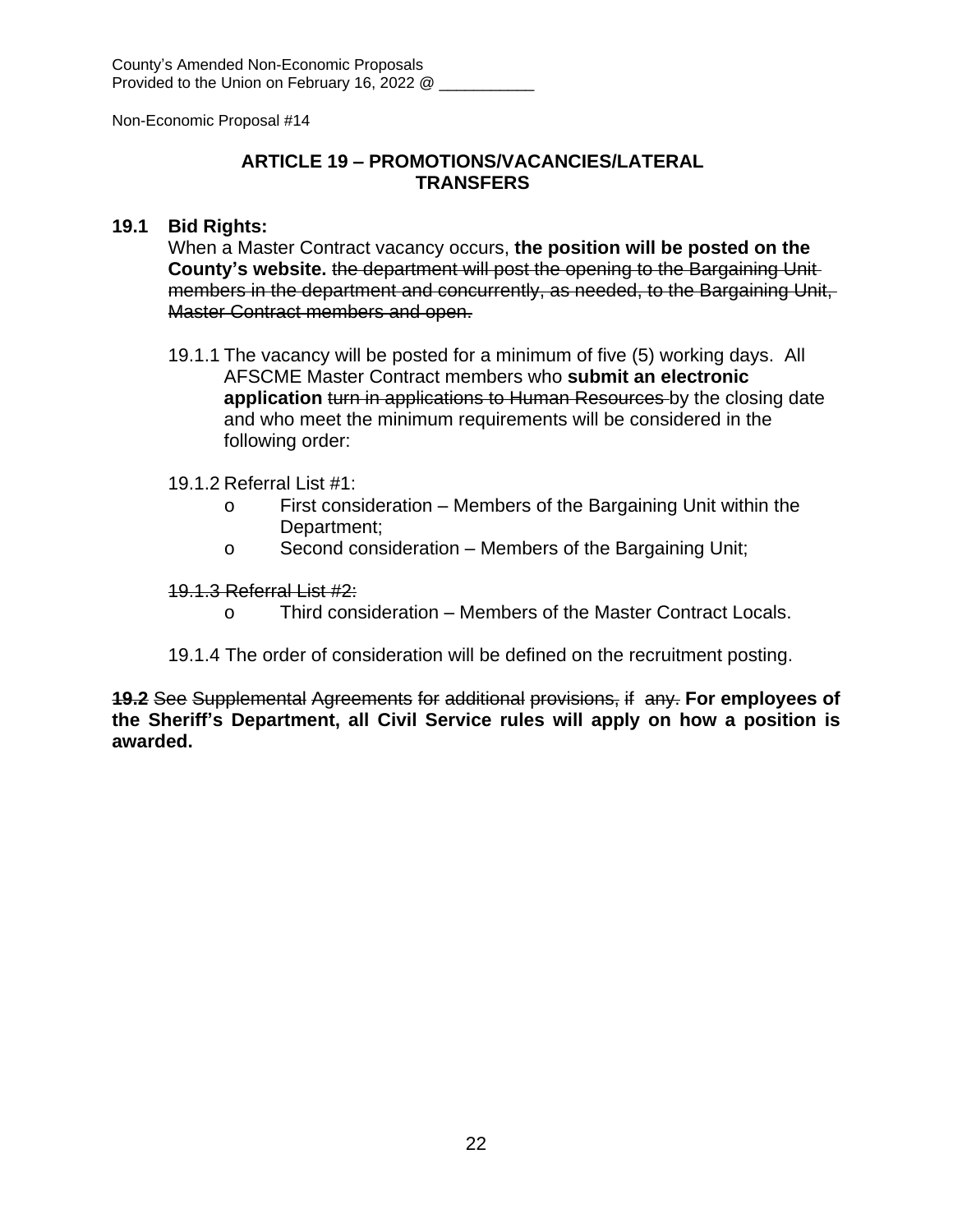#### **ARTICLE 21 - INFORMATION REQUESTS**

The Employer agrees to provide the Union, upon written request **from the Union Staff Representative or Master Coalition Local President**, access to materials and information necessary for the Union to fulfill its statutory responsibility to administer this Agreement. When the Union submits a request for information that the Employer believes is unclear or unreasonable, or which requires the creation or compilation of a report, the Employer will contact the Union staff representative and the parties will discuss the relevance and costs associated with the request.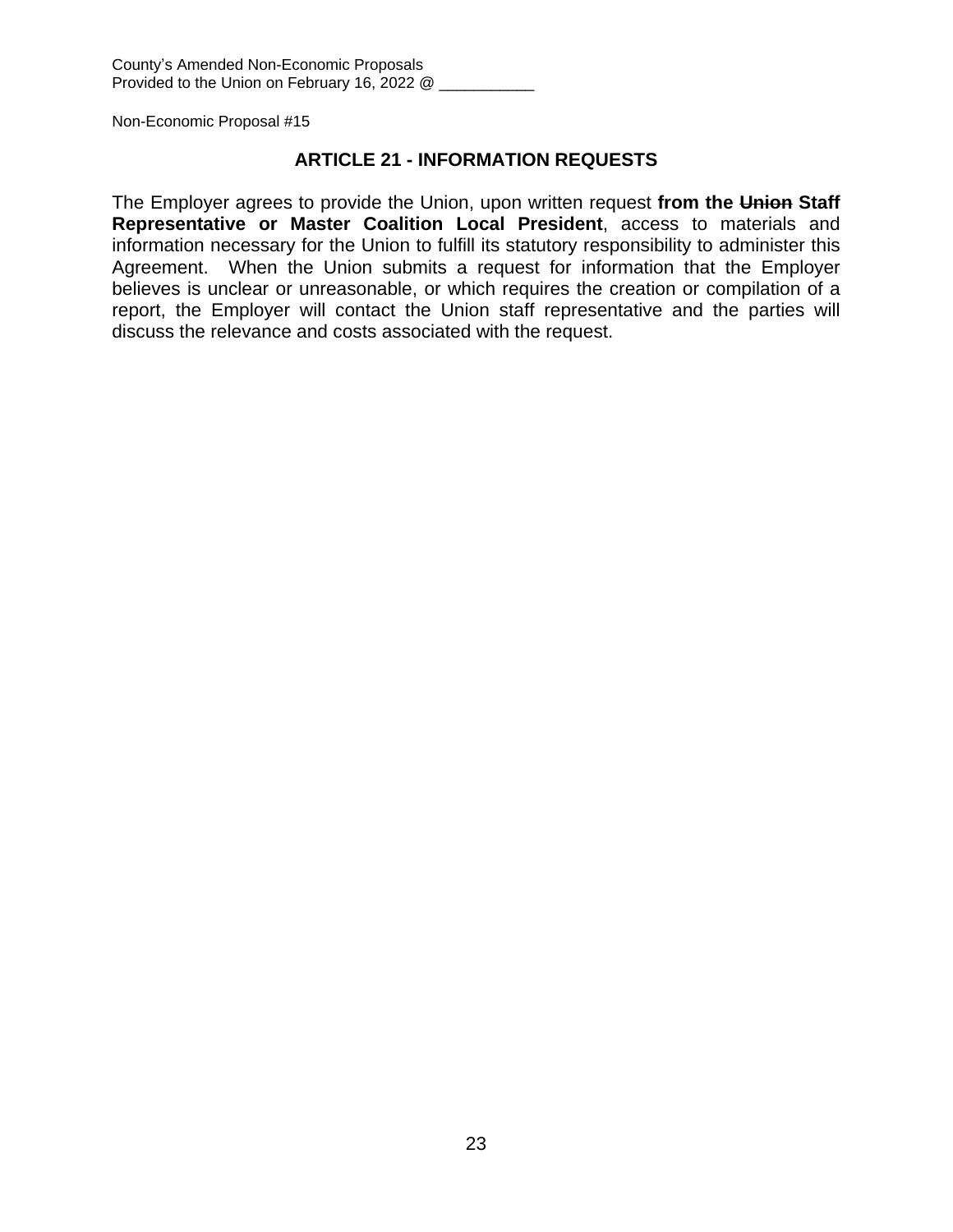County's Amended Non-Economic Proposals Provided to the Union on February 16, 2022 @ \_\_\_\_\_

Non-Economic Proposal #16

## **ARTICLE 22 - GENERAL CONDITIONS**

**22.1 Work Rules:** The employer agrees to notify the Union of any changes in existing work rule(s) or the establishment of new work rules.

#### **22.2 Personnel Files:**

- 21.2.1 Maintenance: One (1) personnel file shall be maintained and located at the Human Resources Department **or the Civil Service Department (applies to 492-SP & 492-FC)** and one (1) at the individual Departments. Those files shall contain employment-related documents. On request, employees may review their personnel files. Employees may receive one (1) copy per year of all documents in their personnel files.
- 21.2.2 Review and Release: The employees shall be given a copy of and have an opportunity to review any and every disciplinary or performance related document prior to it being placed in their personnel file. Any documentation created concerning the employee's performance that is placed in the employee's personnel file shall be placed in the file in a timely fashion from the date of occurrence(s).
- **22.3 Dress Code:** Employees shall generally be allowed to chose their individual manner of dress: However, the Employers may require reasonable dress standards commensurate with the job. **(TA – 02/16/2022)**

## **22.4 Uniforms and Protective Clothing:**

#### 21.4.1 Local #1135 - See Supplemental

- 21.4.2 If any employee is required to wear a uniform, protective clothing or any type of protective device as a condition of employment such uniform, protective clothing or protective device shall be furnished, replaced as necessary and repaired by the Employer.
- **22.5 Safety Shoe Policy:** See supplemental. **All employees who work in a position identified by the Department, in conjunction with Risk management, that require protective footwear or special footwear, will be eligible to receive reimbursement of up to \$150.00 for the purchase of protective or special footwear. Employees will only be eligible to receive one reimbursement per calendar year. \*\*(***Will move this to economics)*

## **22.6 Personal Property:**

21.6.1 Local #1135 - See supplemental.

22.6.2 The Employers will repair or replace clothing, eyeglasses and personal property if damaged in an accident not to exceed actual cash value of such property that is damaged or destroyed in the line of duty. Nothing in this section is meant for the Employers to repair or replace damaged or destroyed property if the payment can be secured by the Court.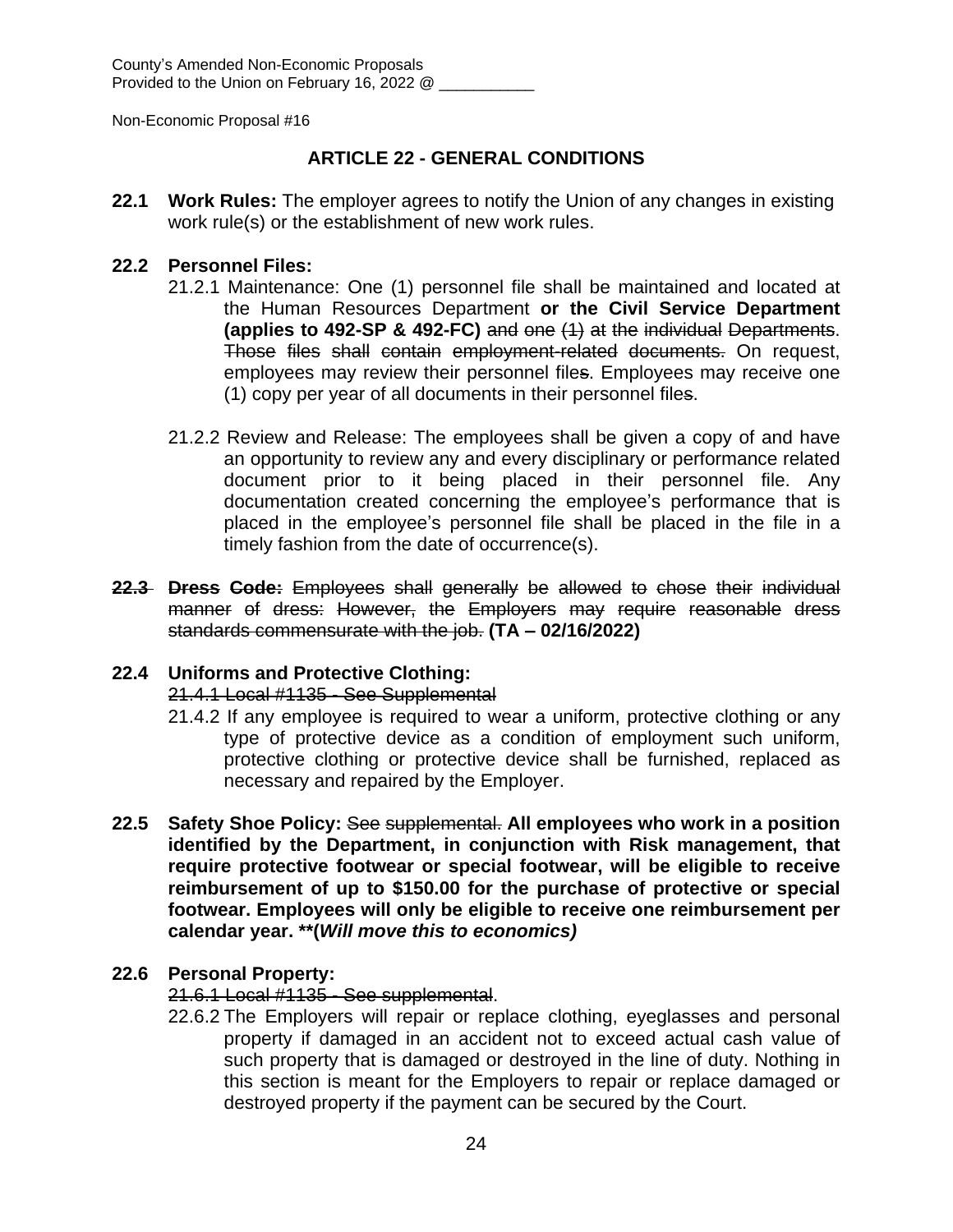## **22.7 Mileage:\*\***

21.7.1 Employers **The County, if possible,** agree**s** to furnish employees' transportation necessary to perform their official duties. In the event the Employer's automobiles are not available, employees using their own automobiles shall be compensated in accordance with the Internal Revenue Service provisions.

21.7.2 Local #1553; See Assessor Per Diem Supplemental. \*\**Will move this to economics*

#### **22.8 In-House Services:**

All County departments which provide services for other departments shall be afforded an opportunity to bid on the requested job and/or service prior to an outside bid being considered. The County and the Union recognize that contracting out bargaining unit work is negotiable. Extra Help employees shall not supplant the work force.

**22.9 Nothing in this agreement or any supplemental agreement shall be construed to diminish the County's right to have non-represented employees or supervisors from performing bargaining unit work for the purpose of instruction, experimentation, correcting work difficulties, relieving employees for short periods of time, emergency situations, or in the interest of productivity, efficiency, and quality. The County will not, however, use non-bargaining unit employees to replace unit employees.**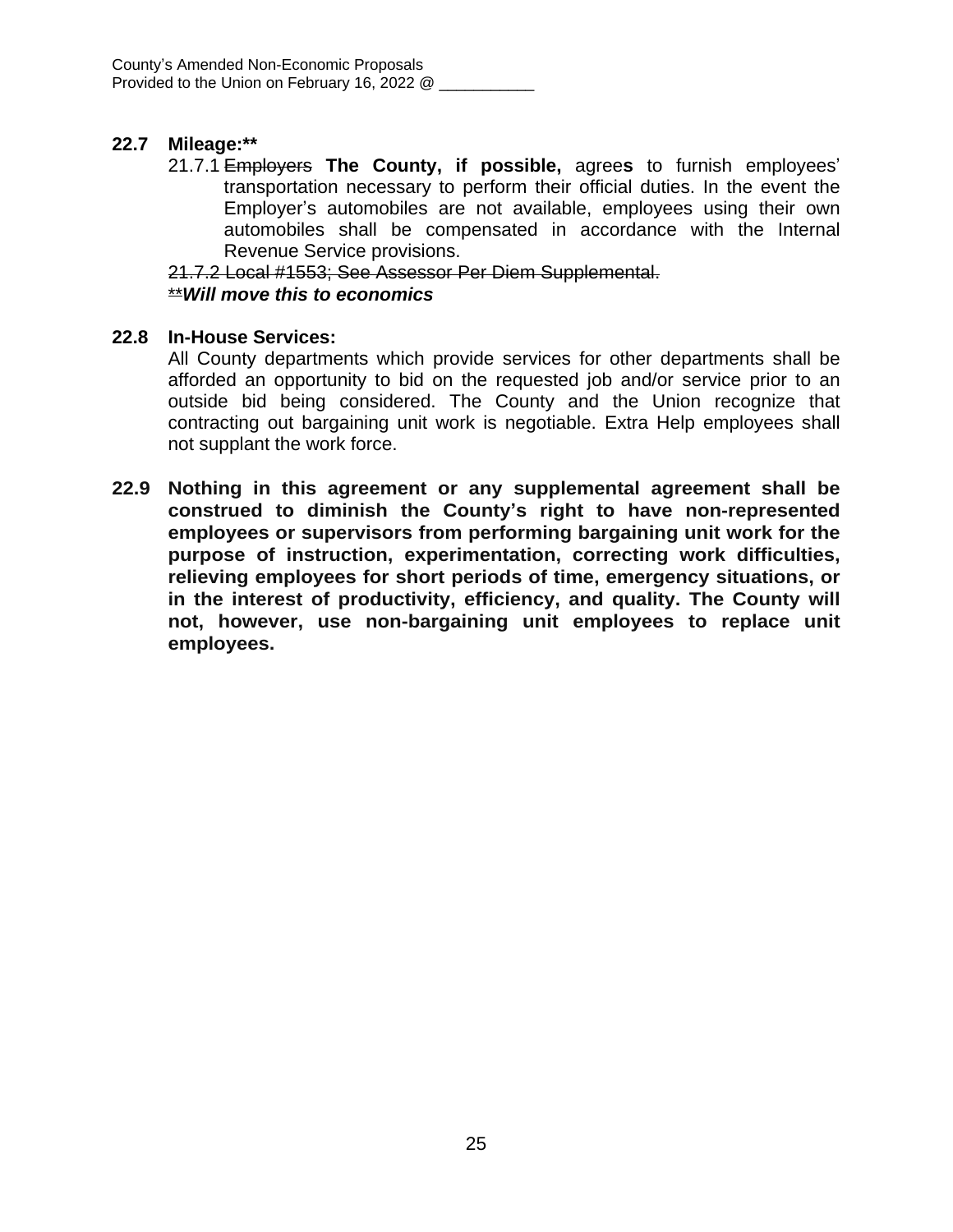## **ARTICLE 23 - LOCKOUTS AND STRIKES**

- **22.1 Lockouts:** No lockouts of employees shall be instituted by the Employers during the term of this Agreement.
- **22.2 Strikes:** No strikes, slow down or disruptions of work of any kind shall be caused or sanctioned by the Union during the term of this Agreement. At no time, however, shall employees be required to act as strike breakers or to go through picket lines.
- **23.1 The parties agree that there shall be no lock out or suspension or disruption of work through any complete or partial stoppage of work, boycott, concerted action, demonstration, picketing, bannering, refusal to do reasonably assigned work, shutdown, slowdown, or any other similar actions or conduct whatsoever which causes, might cause, or results in interference with or in any way disturbs the normal operation of any Spokane County owned location.**
- **23.2 The County shall have the right to discharge or discipline any employee participating in any activity in contravention of this Article, including any strike, slowdown or other suspension of work; and the Union agrees not to oppose such action. However, it is understood that the Union shall have recourse to the Grievance Procedure as to matters of fact in the alleged action of such employee.**
- **23.3 In the case of any activity in violation of this Article, including strike, slowdown or other suspension of work not authorized by the Union, the Local Union, or any of their officers, the County agrees that neither the Union, the Local Union nor their officers shall be liable for damages, provided that the Union shall promptly and in good faith uses every reasonable means at its disposal and in good faith use every reasonable means at its disposal to bring about an immediate end to the conduct.**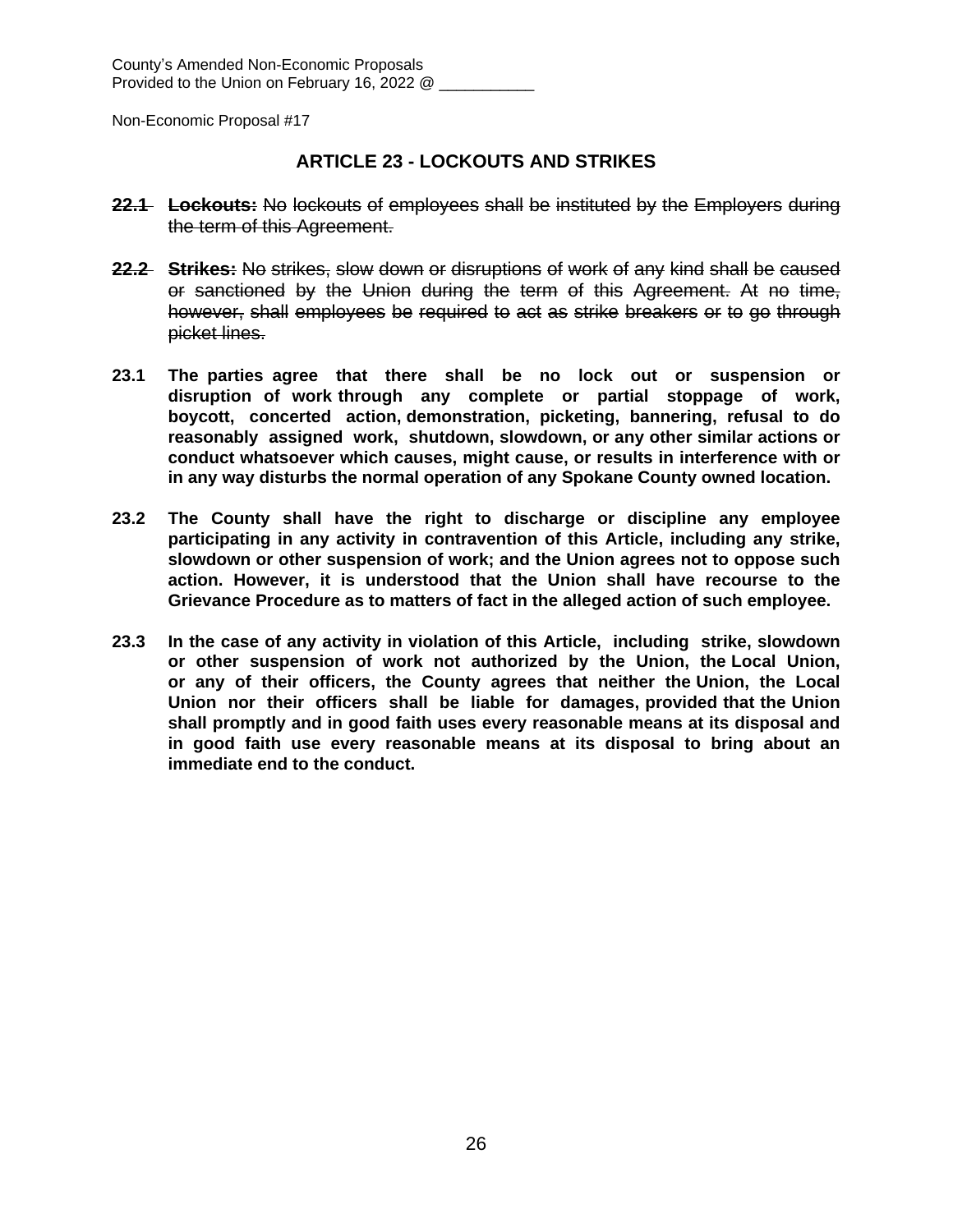## **Appendix "6" - SHARED LEAVE**

#### **1. General:**

1.1 Occasionally County employees or their spouse/dependent(s) or other immediate family members contract a catastrophic, life threatening**,** severe or extraordinary illness or sustains a disabling injury preventing an employee from performing their job duties, or requiring the presence of the employee, whereby the employee exhausts his/her leave balances. The immediate family shall be defined as: A spouse, parent, children, brother, sister, grandparent, father-in-law, mother-in-law, brother-in-law, sister-in-law, or a more distant relative if living as a member of the employee's immediate family. Often co-workers who have substantial leave balances wish to donate some of their leave to these employees. Leave sharing is the mechanism to accommodate both groups.

1.2 This policy is divided into the following sections:

- Section 1 General
- **Section 2 Statement of Policy**
- **Section 3 Eligibility to Receive Shared Leave**
- Section 4 Leave Transference Process
- **Section 5 Donating Leave**
- Section 6 Administration

## **2. Statement of Policy:**

2.1 It is the policy of the County to permit employees (represented and nonrepresented) to donate vacation time to a co-worker who is suffering from a non-job related, life threatening, severe or extraordinary illness or sustains a disabling injury preventing an employee from performing their job duties, or who has an immediate family member (see 1.1) requiring the presence of the employee, who is suffering from a catastrophic, life threatening, severe or extraordinary illness, injury or other impairment as determined by the treating physician, and is out of vacation time and sick leave and who will immediately go on leave without pay or terminate employment.

## **3. Eligibility to Receive Shared Leave:**

3.1 An employee may receive leave under this program if the employee meets the criteria under 2.1.

3.2 Requests to receive leave sharing benefit shall be submitted to the Director of Human Resources Department. The Human Resources Director or designee may approve the request or convene a committee comprised of one (1) employee from the Human Resources Department, one (1) management employee and one (1) nonmanagement employee from another department, one (1) employee representing that employee's local **if** applicable and, as a non-voting member, the County Occupational Health Nurses. Each Union shall provide the County with the name of their designated representative and alternate. The committee members will be appointed by the Human Resources Director and will serve for a one (1) year term in order to provide consistency in the decision-making process. The decision of the committee shall be final; however, if the decision of the committee is to deny the request, the requester has the right to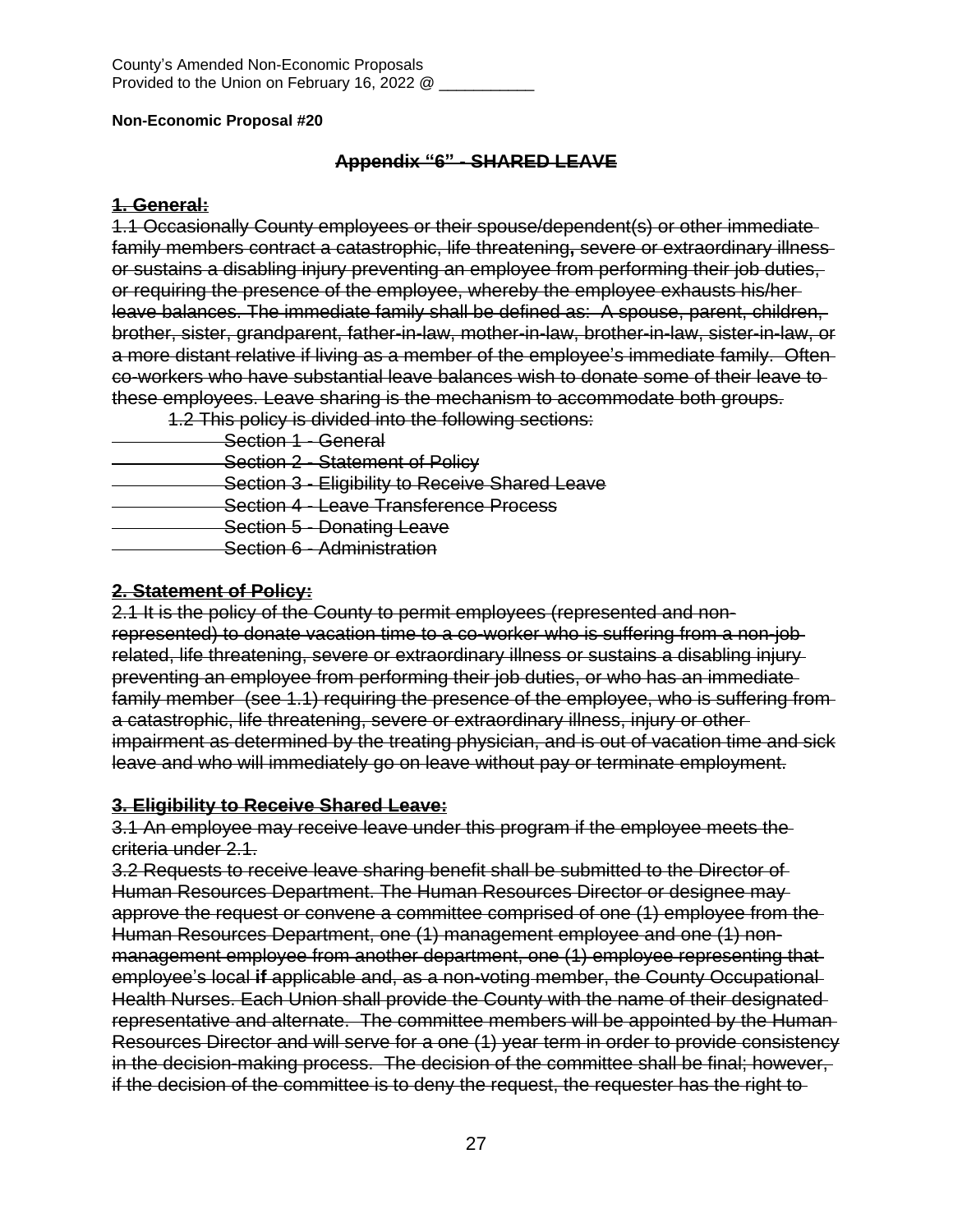petition the committee for reconsideration. The decision of the committee shall not be subject to the grievance procedure.

3.3 An employee must have exhausted his or her sick leave and vacation time before receiving shared leave. The manner in which the employee exhausted his or her sick leave or vacation time shall not effect his or her eligibility to receive Shared Leave, however, any employee who, within the twelve (12) months immediately preceding the request, is at step 5 of the Sick Leave Review process, as documented, will not be eligible to receive Shared Leave.

3.4 An employee receiving the leave sharing benefit shall receive no more than a total of 2,000 hours of such leave during the course of his or her employment with the Count 3.5 The employee's position must be one in which vacation and sick leave can be accrued and used.

3.6 The employee must be eligible to use vacation time and sick leave time.

3.7 The committee shall also approve leave sharing benefits for "after care" needs as prescribed by the attending physician.

## **4. Leave Transference Process:**

4.1 An employee wishing to receive shared leave shall submit a written request to the Human Resources Director and attach a detailed statement from the treating physician verifying the condition and expected duration. A union representative or any other person may submit the request on behalf of the employee.

4.2 The Human Resources Department will, after the request is approved, notify the employee's department head and request the department head to communicate the employee's eligibility for leave sharing to other employees in that department. Employees may request that the department head communicate the status with other departments.

4.3 There shall be no retroactive applications of donated leave.

## **5. Donating Leave:**

5.1 Employees wishing to donate leave shall send the Donation of Vacation form to the Human Resources Department for processing.

5.2 All leave donated under the leave sharing program shall be in thirty (30) minute increments. No difference will be made between the salary level of the donor and the recipient. The minimum amount of time for donation is four (4) hours.

5.3 An employee may donate to an individual(s) a maximum of eighty 80) hours vacation time in a calendar year. The County will accept all donated leave, but will provide donated time to the recipient as needed, but not to exceed one (1) pay period at any one time. Additional time will be awarded per pay period as needed until all donations have been used or Shared Leave is no longer needed. In the event additional Shared Leave is still needed additional requests will be made. Unused donations will be returned to the donator. Donated leave shall be retained until any prescribed after care program is completed, or bereavement needs are met not to exceed three (3) days, five (5) days if out of the immediate area . All donations will be entered as sick leave in the recipients account.

5.4 Donations of vacation time may not bring the donor's vacation balance below forty (40) hours.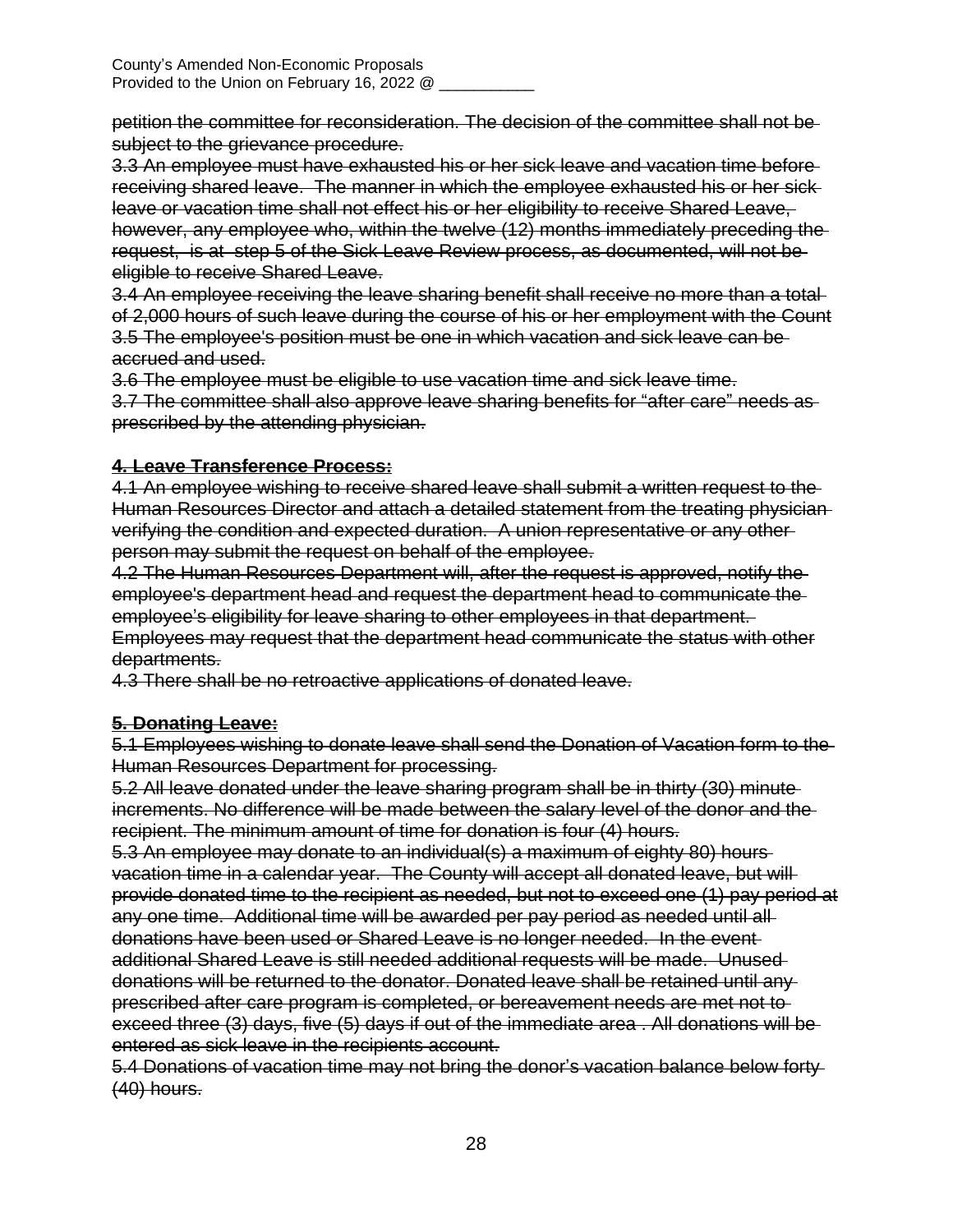5.5 All donations of leave shall be strictly voluntary and confidential and shall be done on the Donation of Vacation form, a copy of which is attached. The donor shall designate the recipient.

5.6 No employee shall be coerced, threatened, intimidated, or financially induced into donating leave.

**6. Administration:** The Human Resources Department shall administer the Leave Sharing Program.

## **7.1 Long Term Disability:**

 7.1 At the time Shared Leave is requested, Long Term Disability must be requested concurrently if the reason for Shared Leave is for an employee's personal medical condition and Shared Leave, when initially requested, will be for 90 days or more.

7.2 Long Term Disability must be applied for at the time requests for extensions of Shared Leave will, when combined, total 90 days or more.

7.3 The employee must not be receiving time-loss payments as a result of an onthe-job injury or illness or receiving long term disability payments.

7.4 In the event Long Term Disability is denied, Shared Leave may continue in accordance with the terms of the plan.

7.5 In no event shall an employee receive more money than what they would receive if they had been working by combination of any benefit plans.

7.6 The employee must provide timely information and periodic medical verification necessary for the processing of the LTD application and continuation of eligibility to receive Shared Leave. Failure to do so could result in the discontinuation of Shared Leave payments.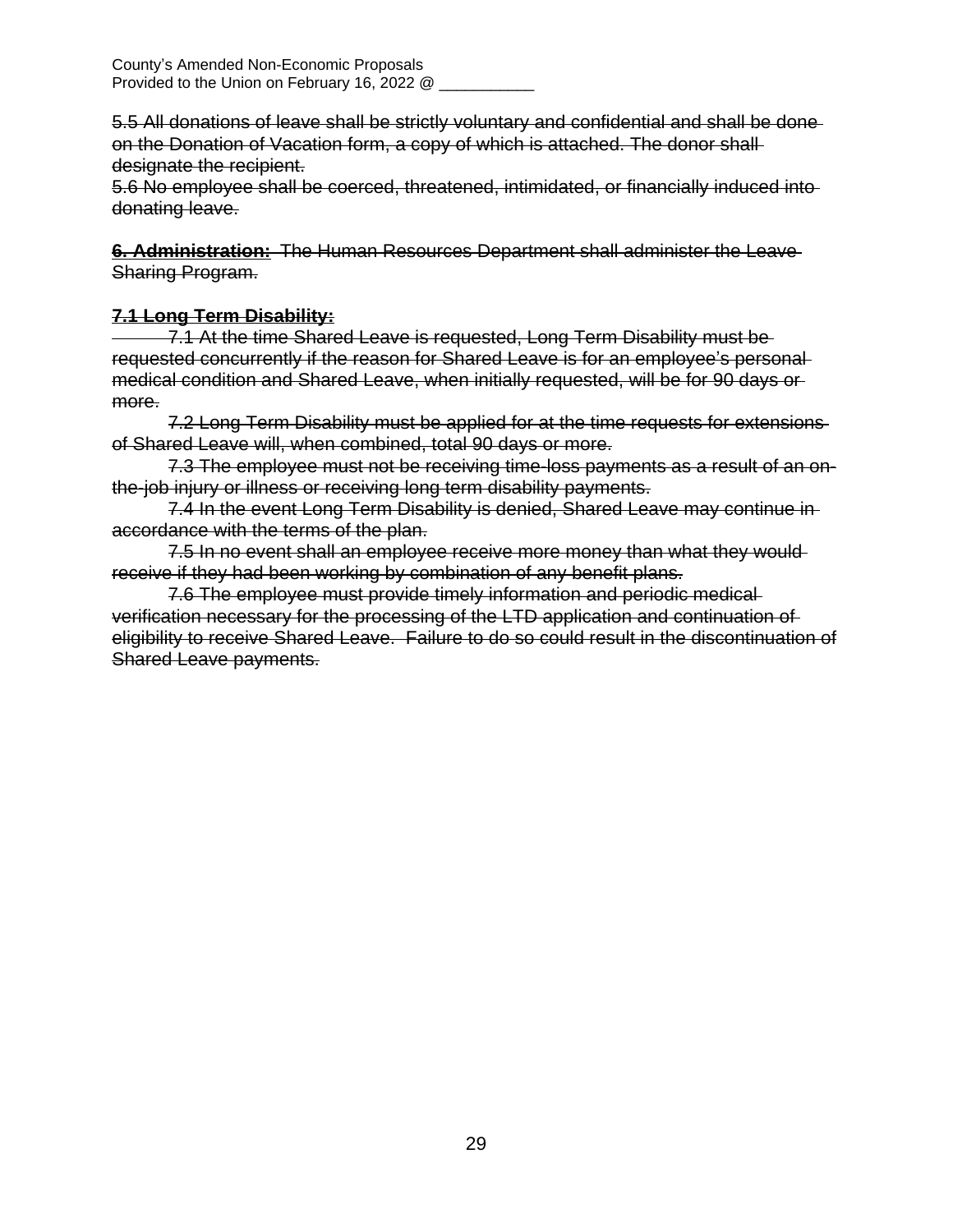## **Appendix "7" - CLASSIFICATION/REORGANIZATION**

**15.3** The Employers agree to follow the Spokane County Classification Plan as referenced below in the following articles and the Salary Range Table as found in Appendixes 1-4.

#### **15.3 Positions and Classification Specifications:**

- 15.3.1 Position: Single job. A specific aggregate of duties and responsibilities assigned by department management to be performed by one employee within the Department.
- 15.3.2 Classification: One or more positions that are sufficiently alike with respect to duties and responsibilities to warrant using the same title, qualification requirements, descriptions/class specifications, job code number and pay grade as listed in Appendixes 1-4. Different positions within a classification may use different selection factors and recruitment processes.
- 15.3.3 The County agrees to update the classification specifications when requested by a department in a timely manner and provide written notice to the applicable local union. **If the County makes updates to a classification specification, the County will provide the Union fourteen (14) days notice prior to the implementation of the revised specification.** The Union will have 20 working **fourteen (14)** days from receipt of the notice to negotiate **discuss** the impact of changes to the existing classifications. The parties may extend the time frames by mutual agreement.

**15.3.4 Creation of New Classifications:** When the Department wishes to create a new classification within the bargaining unit, the following procedure shall apply:

- 15.3.4.1 A Job Analysis Request form shall be submitted by the Department to Human Resources for evaluation.
- 15.3.4.2 Human Resources, in collaboration with the Department, will evaluate job duties and responsibilities of a proposed classification. If it is deemed appropriate, a new classification will be designated by Human Resources. If the duties and responsibilities fit within an existing classification, it will be designated as such. Written notification will be sent to the local union of such action.
- 15.3.4.3 After Human Resources designates the new classification and salary, the Union shall have twenty (20) working days following receipt thereof to review the determination, and during this period request to negotiate the salary and the impact of implementation.

In the event that no agreement is reached, the union shall have the right to submit the issue to Step 3 (arbitration) of the grievance procedure.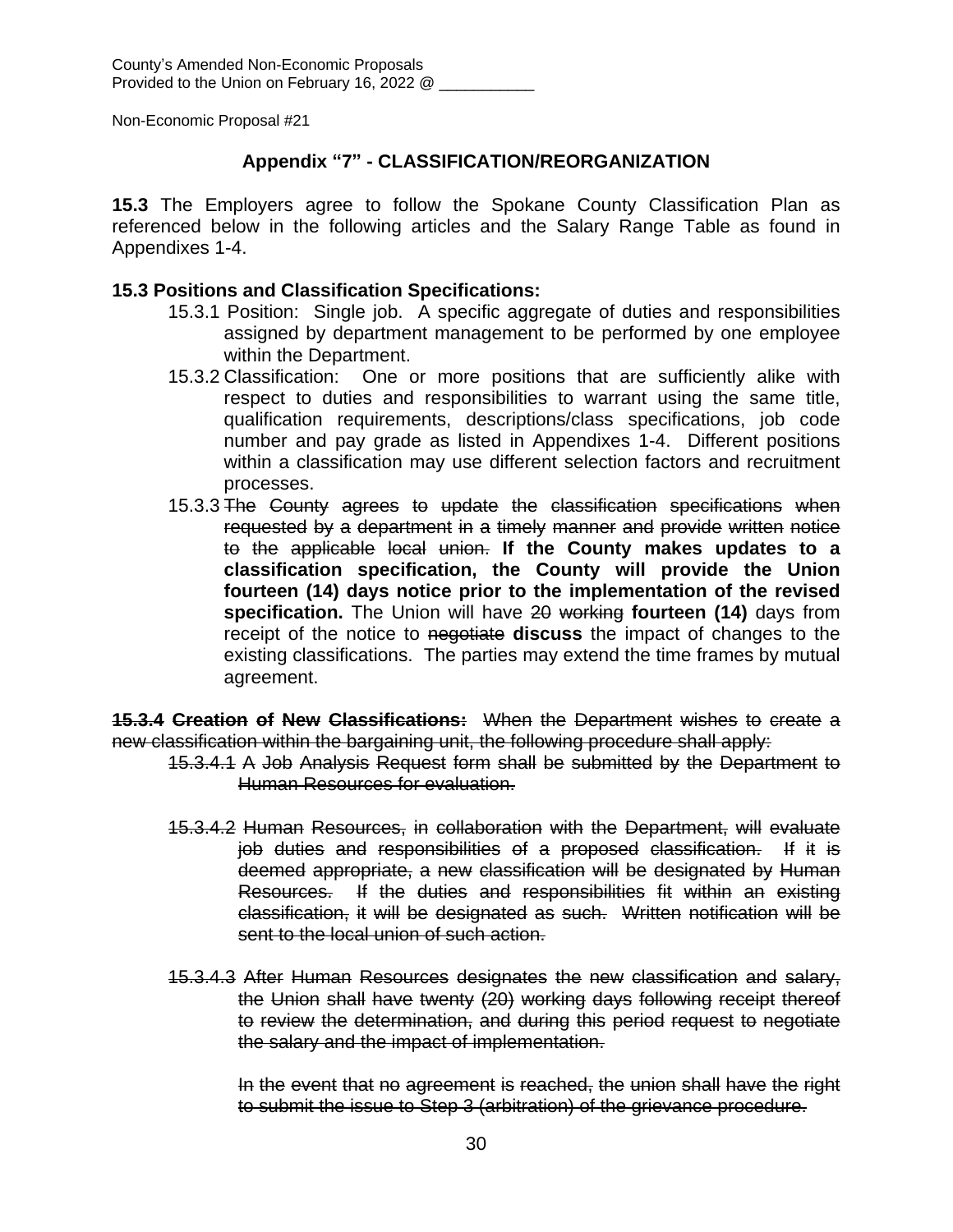15.3.4.4 Newly created positions shall be posted in accordance with specific labor agreements or supplemental agreements if applicable.

**15.3.5 Out of Class Pay:** Supplemental Agreements for out of class pay for temporary out of class assignments.

- 15.3.5.1Out of class pay will not be authorized in any case if there is no position in the department/division in the classification for which out of class pay is being requested.
- 15.3.5.2An employee who has been assigned by management or their immediate Supervisor to perform the essential duties of a higher job classification for more than one-half  $(\frac{1}{2})$  of a day and requests out-ofclass pay on his/her time card shall be paid for all such work at the higher rate of pay. Written/verbal approval shall be obtained from management or the immediate supervisor prior to working out of class and shall be signed off on the employee's timecard.
- 15.3.5.3The employee must meet the minimum requirements of the higher classification in order to be assigned the out of class, essential functions of the higher job classification. In the event the out of class assignment is expected to be temporary but is expected the exceed six (6) months, out of class assignments will be offered to employees based on seniority and ability. If no employee wants the assignment, management will assign the work in inverse order of seniority. It will be made clear to those performing the work that the assignment is temporary and what the expected duration will be. If the selected employee is a current bargaining unit member, that employee's seniority within the bargaining unit will be continuous, un-interrupted and will continue to accrue during the time of the temporary assignment.
- 15.3.5.4If the employee works continuously in the higher classification for nine (9) months, the position may be submitted by Human Resources, Department Management or the employee for reclassification consideration in accordance with Section 15.3.6 of this Article.
- 15.3.5.5 If the reason for the continuous higher classification work is due to the regularly assigned employee being on leave due to an extended injury or illness, the parties will meet to discuss the issue.

**15.3.6 Reclassifications:** Employees shall have the right to request re-evaluation utilizing the following procedures. In any case, an employee cannot be reclassified if they do not meet the minimum requirements of a position to which they are requesting reclassification to.

15.3.6.1 Requests for reclassification may be the result of either a nine (9) month or greater assignment working out of class, or a significant change in duties and responsibilities. All requests shall be submitted on a Job Analysis Request form. An employee or the employer may file a request.

15.3.6.2 Positions submitted for reclassification consideration, related to a nine (9) month out-of-class assignment must have the Elected Official, Department Head or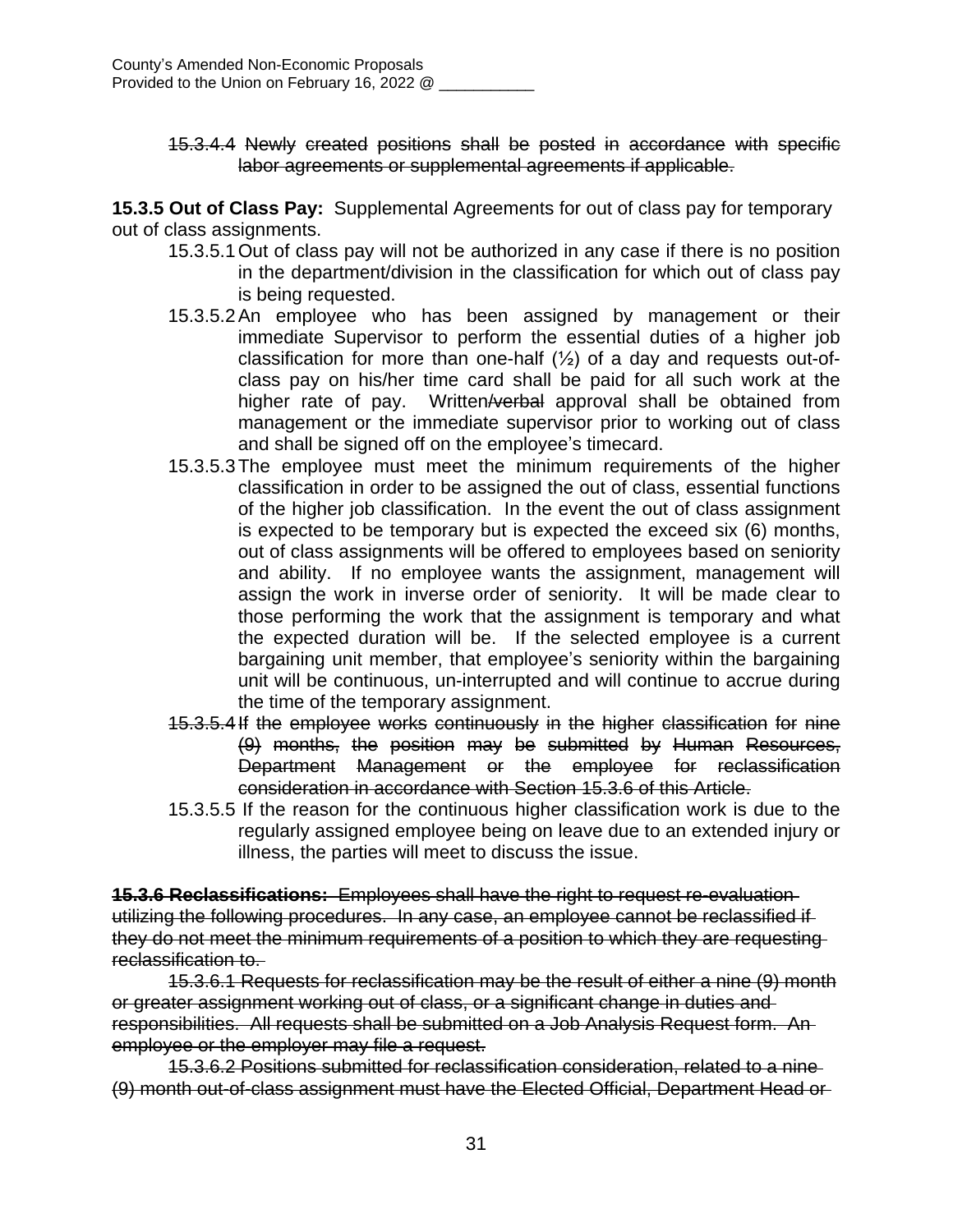designee's signature concurring with the request for reclassification consideration. The Elected Official, Department Head or designee shall have 10 working days to respond in writing to the request and/or forward request to Human Resources.

15.3.6.3 Regarding positions submitted for reclassification consideration due to a significant change in job duties, the employee or department must detail those duties that are contained within a different class specification or are not contained within the employee's current class specification. Additionally, the requester must specifically detail how long they have been performing the duties for more than 50% of their work time as well as how long that type of assignment is expected to continue. Such requests must also have the Elected Official, Department Head or designee's signature concurring with the request for reclassification consideration. The local union shall be forwarded a copy of the request. The Elected Official, Department Head or designee shall have ten (10) working days to respond in writing to the request and or forward the request to Human Resources.

15.3.6.4 If there is no concurring signature from the Elected Official, Department Head or designee in either case described in 15.3.6.2 or 15.3.6.3 above, the employee must discontinue performing the out of class duties that formed the basis for the request. Additionally the Elected Official, Department Head or designee must assure there is no assignment of out of class duties.

15.3.6.5 If the employee and Elected Official, Department Head or designee agree on the body of work and the work continues to be assigned but there is disagreement on the proper classification the reclassification request may be submitted to step 2 of the grievance procedure.

 15.3.6.6 If agreed to and approved, and the employee has been receiving out of class pay, the effective date of the reclassification shall be the tenth (10th) working day after the request was submitted by the employee to the Elected Official, Department Head or designee.

15.3.6.7 If there is disagreement between the employee and the Elected Official, Department Head or designee regarding the content of the information on the Job Analysis Request, the reason for the disagreement will be discussed with the employee and the Union. The employee and Union will have ten (10) working days to address and revise the area(s) of disagreement. If the revised request is received by the end of the ten (10) working days, and if agreed to and approved, the effective date of the reclassification shall be the tenth (10th) working day after the request was initially submitted by the employee to the Elected Official, Department Head or designee.

15.3.6.8 If a revised request is not received by the end of the ten (10) working days, the effective date of the reclassification shall be the tenth (10th) working day after any subsequent submissions have been agreed to and approved by the Elected Official, Department Head or designee.

15.3.6.9 Once Human Resources has received the reclassification request, they will respond within thirty (30) working days as to their determination of reclassification. The parties may mutually agree to extend the thirty (30) working days.

15.3.6.10 If there is no concurring signature from the Elected Official, Department Head, designee or Human Resources after attempts are made to resolve the disagreements, the employee may submit the reclassification request to step 2 of the grievance procedure.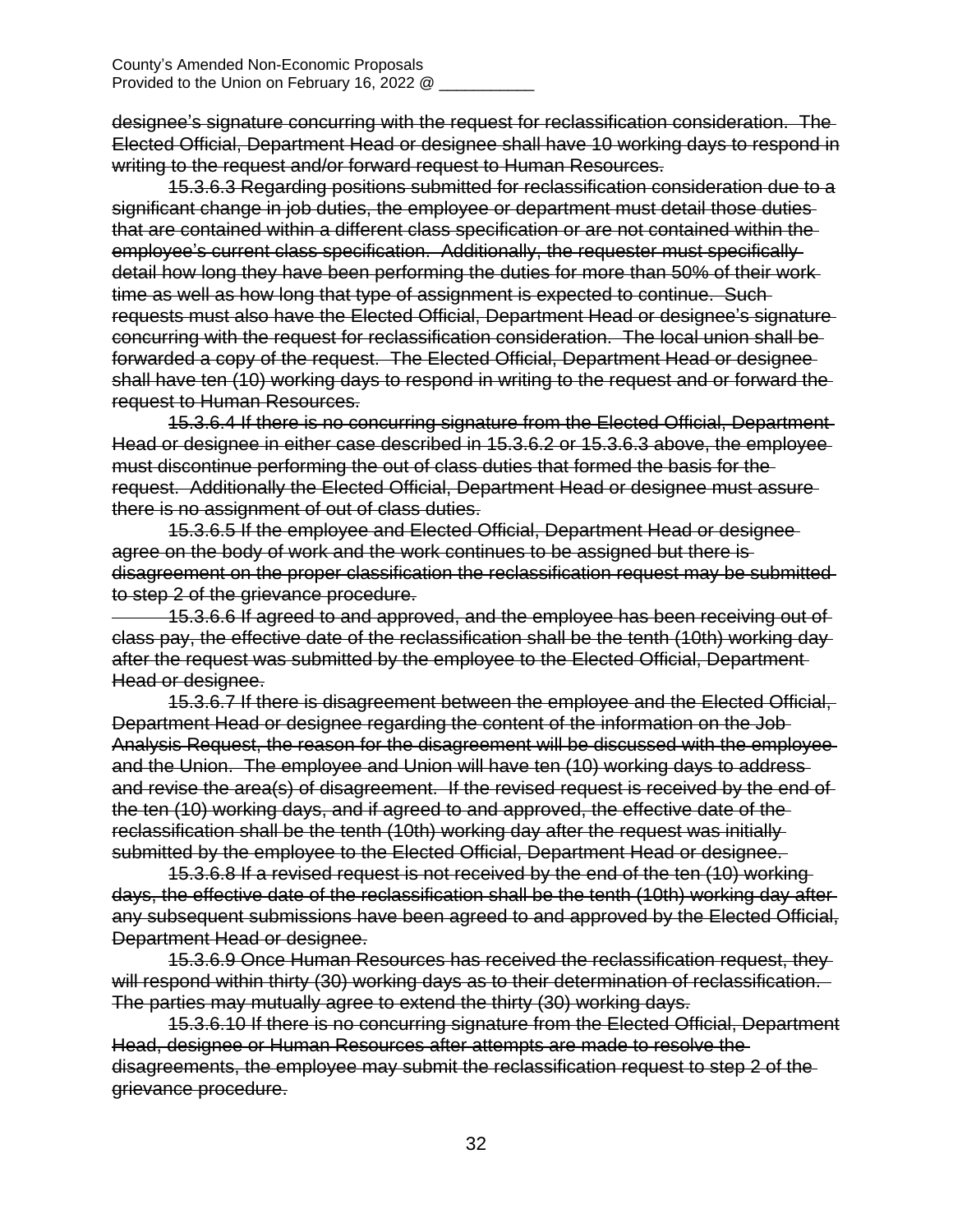15.3.6.11 No employee shall be allowed to request reclassification consideration if it has been less than one year from the date of the last reclassification determination.

15.3.6.12 Reclassified positions with no incumbent shall be posted in accordance with specific labor agreements or supplemental agreements if applicable.

**15.3.7 Wage/Range Adjustments for Existing Classifications:** In the event there is a recruitment or retention problem indicating the relative market value of the classification may need reviewing, the Department*,* or Human Resources may request a job analysis and/or salary survey be conducted to determine the appropriateness of the salary even when there is no significant change in duties and responsibilities or there is no ninemonth out of class assignment. In the event the results of that study indicate the salary needs adjusting, the parties agree to negotiate the salary and the impact of the adjustment on the affected employees.

## **15.3.8 Administration of Rates of Pay:**

Administration of rates of pay shall be as follows:

No employee shall be paid at a rate of pay less than the minimum nor more than the maximum salary range established for his/her job classification as set forth in the pay plan. All pay rates in the pay plan are based upon full time employment at the normal working hours for the position.

## **15.3.9 Calculating Hourly Wage:**

 15.3.9.1 For the purposes of calculating the hourly rate of pay for employees who are paid on the basis of a monthly salary, hourly wages shall be determined by the following formula:

Annual Salary divided by weekly hours worked divided by 52 weeks = Standard Hourly Rate.

15.3.9.2 The above formula is used to calculate the Standard Hourly Rate for determining overtime pay, sick leave payout, and vacation leave payout.

## **15.3.10 Starting Rate Upon Initial Employment:**

15.3.10.1 New employees to Spokane County shall be appointed at a step within the pay range, not to exceed step three (3), in effect for the particular classification or position to which the appointment is made.

15.3.10.2 Advance step placement of new hires may surpass current employees' step placement in that classification only after the following have been considered: Work History – the candidate has performed the work either as a long-term intern or in a like-kind position.

- A) Salary History paying a salary commensurate with what a candidate is earning (or has earned) while working in a like kind position.
- B) Recruitment Difficulties the scarcity of qualified applicants, number of rejected job offers and the turnover rate for a position. An individual who possesses skills difficult to find in the labor market may be in higher demand and therefore may warrant consideration for advance step placement.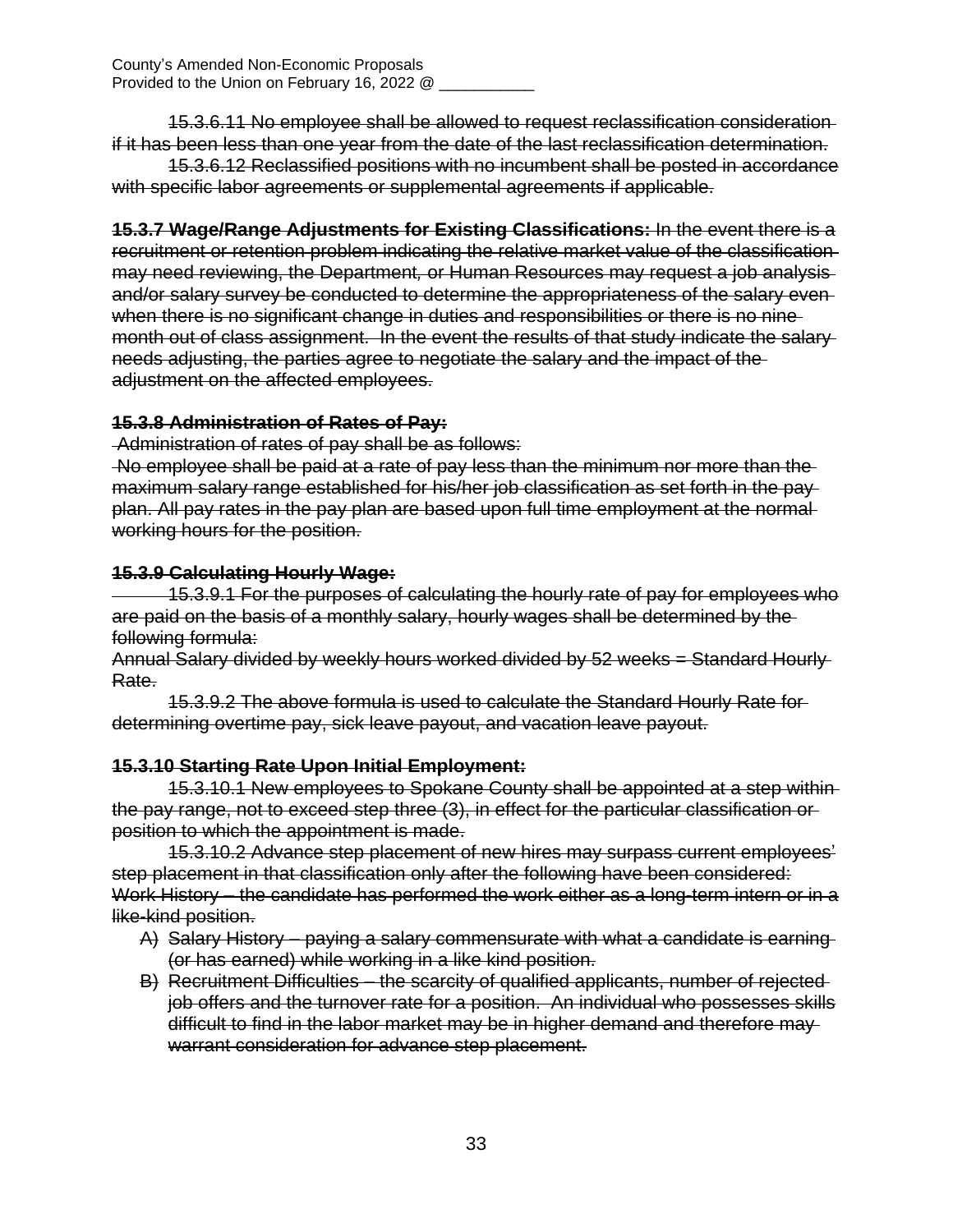- C) Department Budget the requesting department must demonstrate their ability to pay the salary of the advance step placement. The placement must not result in additional budgetary impacts within the department.
- D) Existing Employees the candidate's work history and skill shall be compared to current employees in the same classification whose wages would be surpassed by the candidate.

15.3.10.3 The decision of advance step placement shall be at the HR Director or designee's discretion and that decision shall be final and binding. Such decisions shall not be subject to the grievance process.

15.3.10.4 The HR Director or designee shall notify the Union Business Representative of the Department's advance step placement when received and notify the Union Business Representative when a decision on the request has been made.

. 15.3.10.5Advanced step placement shall not surpass current employees step placement in that classification.

15.3.10.6 Upon successful completion of a minimum six (6) months (975 or 1040 hours worked) probation period, the new employee will receive one (1) step increase. Subsequent step increases shall be at twelve (12) month intervals from the date of the 6 month increase, until the top step is achieved.

**15.3.11 Pay Rate Upon Promotion:** A current regular employee who is promoted shall be paid at the step in the new range which represents at least a MINIMUM OF 5.12% over the rate of pay received immediately prior to the promotion or at the minimum step of the new range, whichever is greater, provided that such increase does not exceed the maximum step of the new range. If the promotion is a result of a competitive recruitment for a new or vacant position, the employee will receive a step increase six (6) months after the effective date of beginning the new job assignment. Subsequent step increases shall be at twelve (12) month intervals until the top step is achieved.

## **15.3.12 Pay Rate Upon Reclassification:**

15.3.12.1 Reclassification to a higher classification:

If an individual position is reclassified with an incumbent employee in the classification and there is no competitive recruitment process, the employee shall be placed at the lowest step in the new range that provides at least a 5.12%, over the rate of pay received immediately prior to the reclassification or at the minimum step of the new range, whichever is greater. The resulting increase cannot exceed the maximum step of the new range. The employee will receive a step increase twelve (12) months after the effective date of the reclassification. Subsequent step increases shall be at twelve (12) month intervals until the top step is achieved.

15.3.12.2 Reclassification to a lower classification:

If an individual position is reclassified with an incumbent employee in the position, the employee shall be "Y" rated. "Y" rating shall be defined as follows: An employee shall continue to receive compensation at their current rate if that rate is higher than that provided for their new classification/position. The employee will be considered ineligible for an increase in pay until an adjustment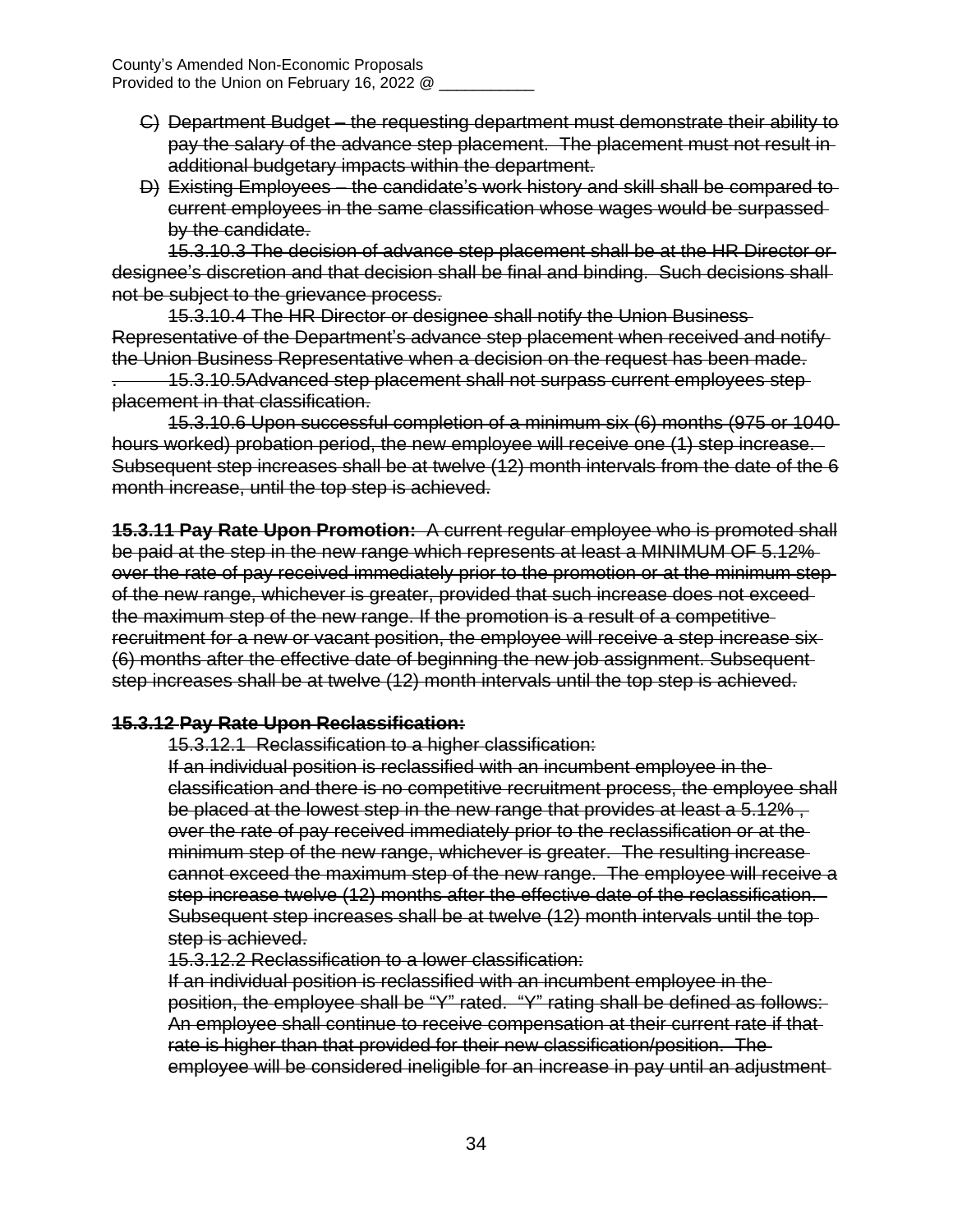in the salary structure or a promotion to a classification with a higher salary range brings the employee's rate of pay within the established range for the position.

- **15.3.13 Pay Rate Upon Wage/Range Adjustments:** Classifications which are adjusted to a higher salary range shall have those affected retain their individual step to a maximum of ten percent (10%). Further, the affected employees shall retain their current step date unless otherwise negotiated and agreed to in writing.
	- Wage adjustment does not result in a change in steps
	- Promotion  $-$  adjustment of step at six months and then annually after the step increase
	- Reclassification step increase after one year from effective date then annually

## **15.3.14 Pay Rate Upon Demotion or Reduction:**

- 15.3.14.1An employee who is demoted/reduced shall be paid in the range for the lower classification at a rate that is closest to their rate prior to the demotion without exceeding the prior rate. Upon demotion, the existing anniversary date shall be eliminated and the date of such demotion shall be used to calculate the new anniversary date.
- 15.3.14.2An employee who returns to their former classification during their probationary period following promotion shall receive the same step date in the lower pay range as held before promotion, provided that adjustments shall be made to take into account any step increases which would have occurred had the employee not been promoted.
- 15.3.14.3An employee who accepts a demotion/reduction or bidding to a lower classification or a previous classification shall be placed in the step that causes the employee the least amount of financial loss. If the employee is still a probationary employee, they will be placed at the step they held prior to the promotion

**15.3.15 Pay Rate Upon Transfer:** An employee who transfers from one position to another within the same classification or different classification within the same salary range, shall continue to receive the same rate of pay as before the transfer and retain their current step increase date.

- **15.3.16 Adjustments to the Anniversary Date (Step Adjustment Date):** In addition to the provisions of 15.3.11, Pay Rate Upon Promotion, 15.3.12, Pay Rate Upon Reclassification, and 15.3.13, Pay Rate Upon Wage/Range Adjustment, the anniversary date for a step increase for an employee shall be adjusted under the following circumstances:
	- 15.3.16.1 If an employee is returned to his/her former classification within a promotion probation period, the anniversary date held prior to such promotion shall be re-established.
	- 15.3.16.2 When an employee returns from layoff and is reemployed in the same classification as originally held, the original anniversary date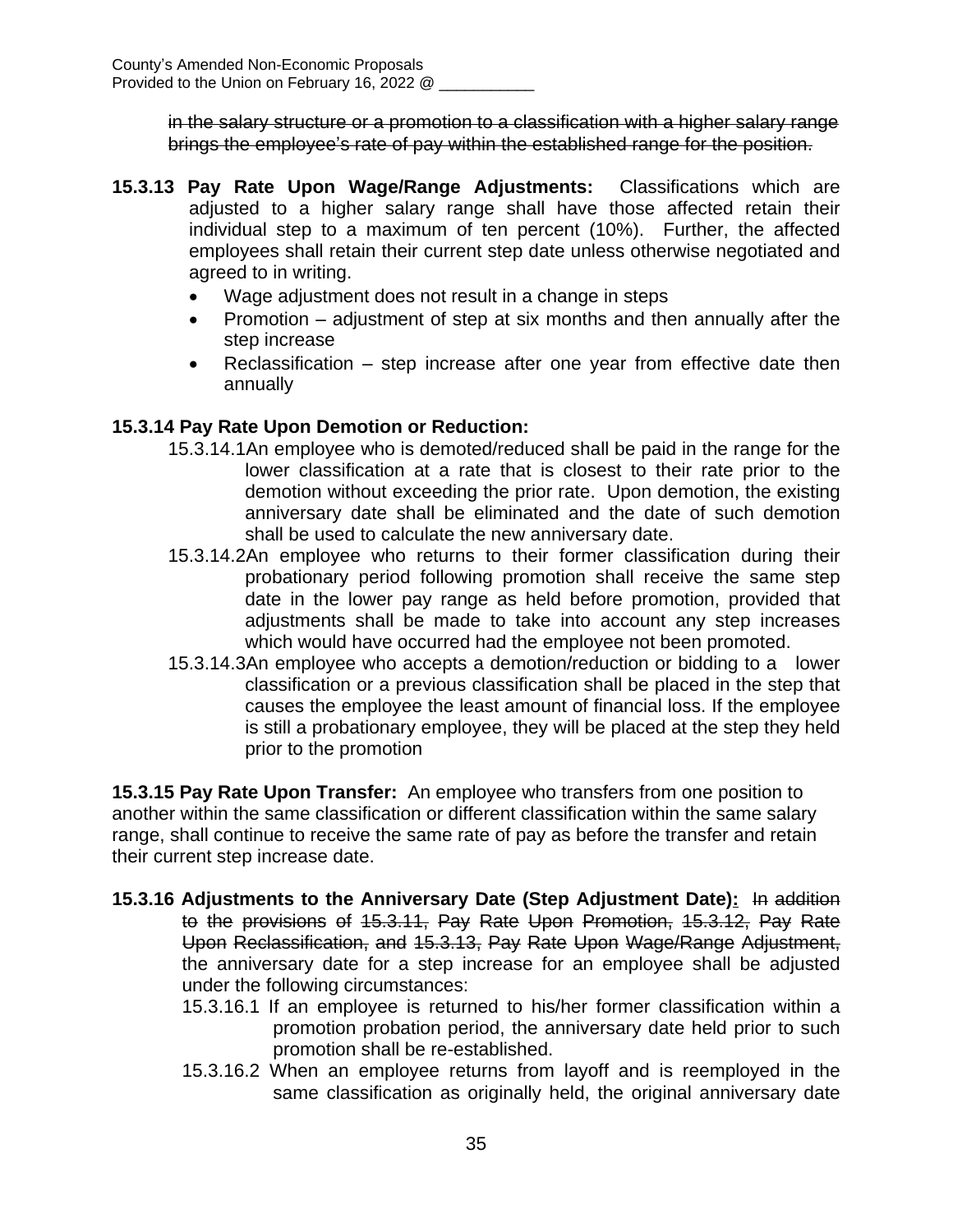will be adjusted in accordance with County policies and procedures in effect on August 9, 2001.

- 15.3.16.3 When an employee returns from layoff and is reemployed in a classification other than that originally held, the reemployment date shall be used to calculate the new step and longevity dates.
- 15.3.16.4 Unless protected by law, step dates and longevity dates will be adjusted for unpaid leave.
- 15.3.16.5 Step dates and longevity dates shall not be adjusted for paid leave.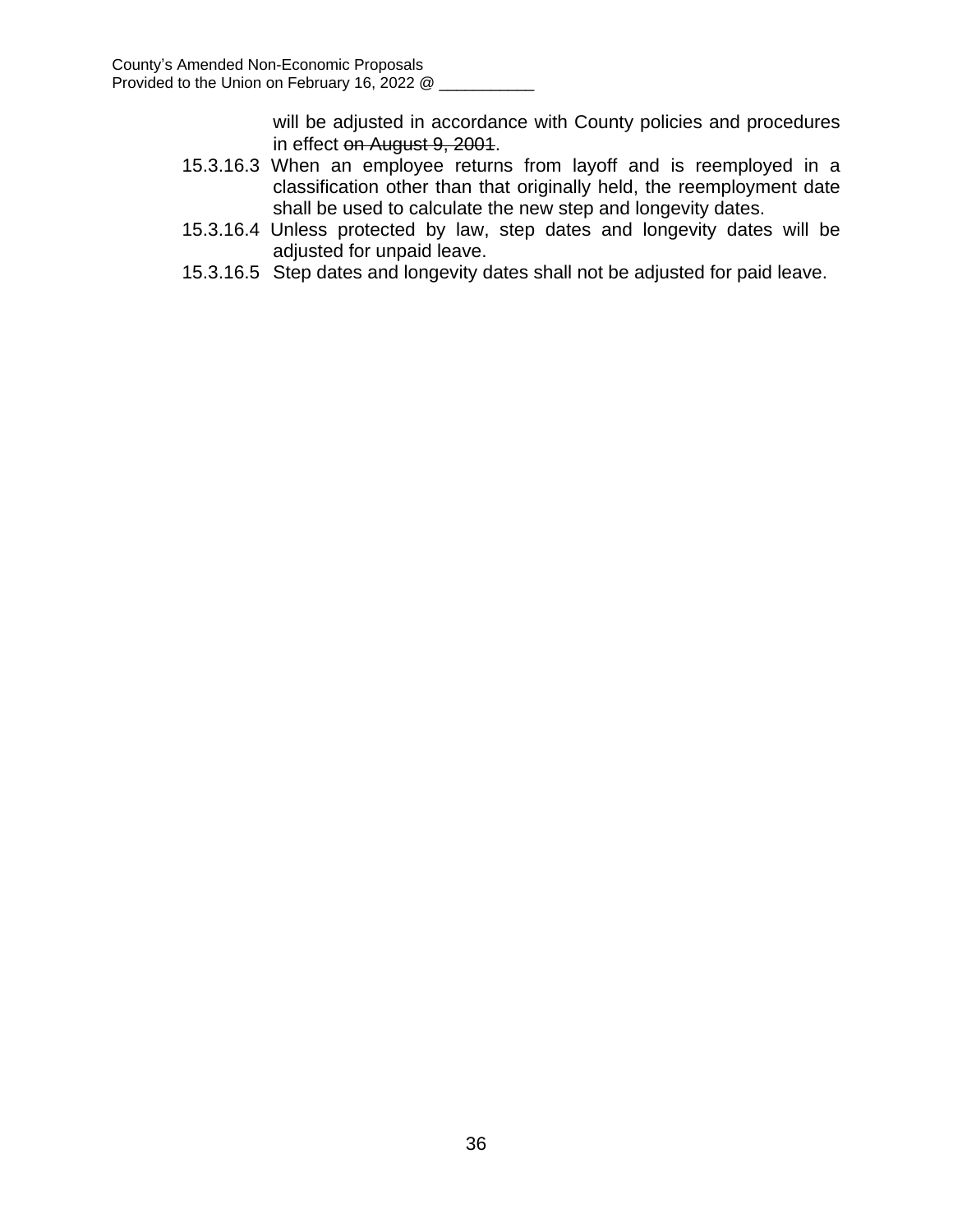County's Amended Non-Economic Proposals Provided to the Union on February 16, 2022 @

Non-Economic Proposal #22

## **Appendix "8"- Seven Tests of Just Cause**

**Reasonable Rule or Work Order**. Is the rule or order reasonably related to the orderly, efficient, and safe operation of the business?

• Is the rule or instruction straightforward and stated in language that is easy to understand?

Have you been consistent and unbiased in applying the rule or standard? Is it applied consistently throughout your department?

What is your department's discipline record for violation of this rule or standard? **Notice**. Did the employee receive adequate notice of the work rule or performance standard and the possible consequences of failure to comply?

• Is the violated work rule or performance standard published? Is it up to date and relevant to the business needs of your unit?

• How was the employee made aware of it (department orientation, bulletin board, deskmanual, staff meeting notes, prior oral or written communication, employee's job description, written standards)?

What evidence do you have that the employee is aware of it, and understands it (new employee orientation, signature on a routing slip, signoff page)?

- Have you reviewed the employee's personnel file?
- Has this issue been raised in performance appraisals or previous disciplinary actions? If so, how recently?

Prior notice may not be necessary in cases of serious misconduct such as theft, insubordination, or job abandonment.

**Sufficient Investigation**. Did you conduct an investigation before making a decision about taking disciplinary action?

- Why do you suspect that a work rule violation or performance discrepancy occurred?
- Can the employee perform the task? Is there a history of successful performance, or could the employee need additional training?

Are there witnesses other than you? List others who may have knowledge ofthe issue through involvement or as witnesses (supervisors, employees, clients). Interview them and take notes.

Are there written records pertinent to the case in your department or elsewhereon campus? Should in-house records be secured under lock and key during the investigation?

- $\bullet$  -Are there written processes or procedures which have a bearing on the case?  $\bullet$  Isthere equipment that should be examined by you or experts?
- Do you need to call Internal Audit or the Campus Police? If you suspect-

misappropriation of University resources, you should immediately contact Internal Audit and your E/LR Consultant. Your own investigation will proceed, but other offices may provide information which becomes part of your evidence.

**Fair Investigation**. Was your investigation fair and objective?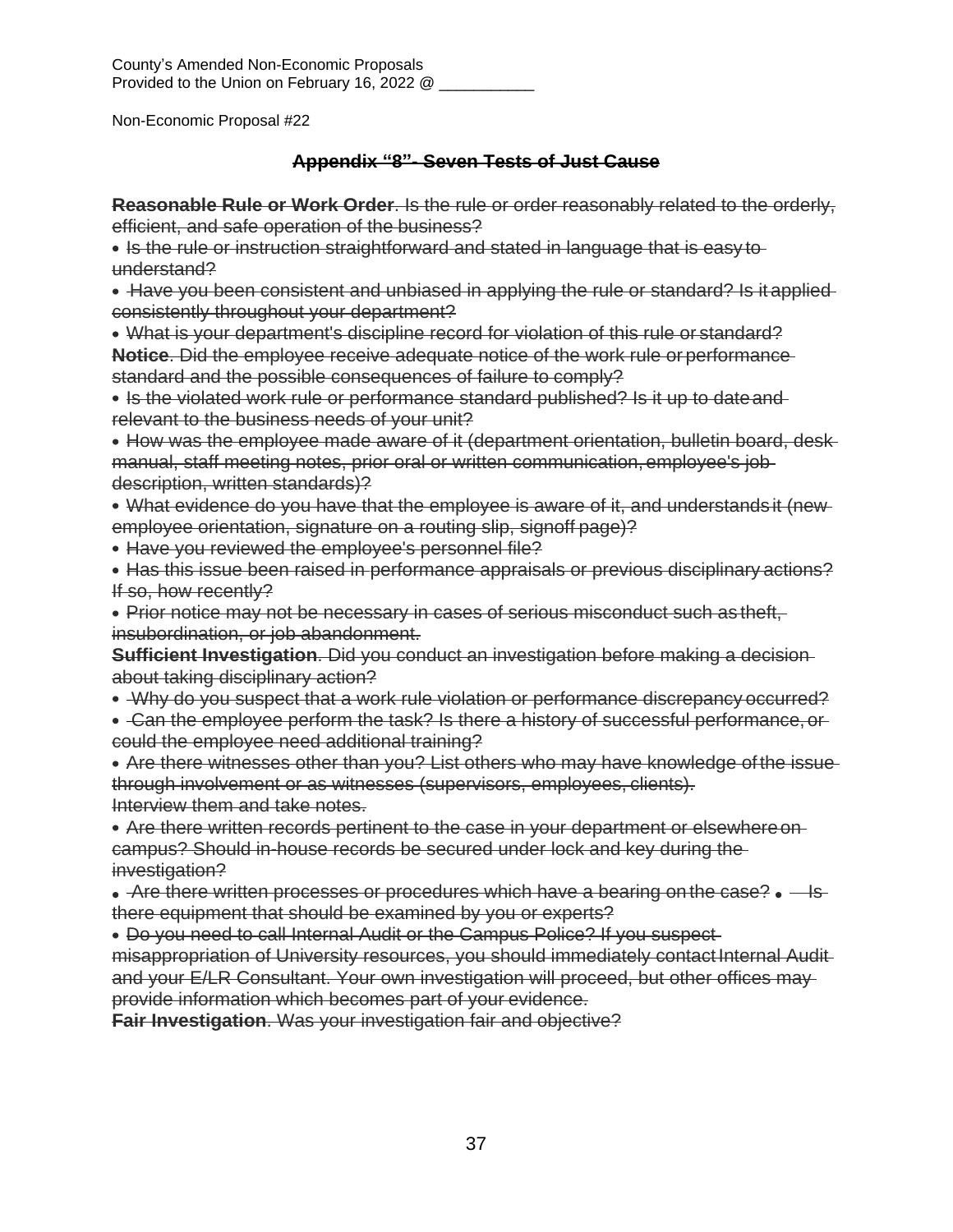County's Amended Non-Economic Proposals Provided to the Union on February 16, 2022 @

- How long ago did the alleged infraction occur? (Unnecessary delays may send a message that you don't consider the infraction to be serious.)
- If you think you already know what happened, have you looked only for evidence to support your theory?
- Should you conduct the investigation, or are you too close to what happened tobe objective?
- Should the employee remain on the work site during the investigation? (Do youfear sabotage, or is the employee a threat to others?)
- Have you made every effort to reconcile conflicting statements or other conflicting evidence? Are you prepared to discard what you cannot validate?
- Have you given the employee a chance to appear (with a representative if applicable), to tell their side of the story and respond to the evidence youhave gathered?
- **Proof.** During your investigation, did you find proof of misconduct or of a performance discrepancy?
- What conclusions are clearly supported by the evidence you gathered?
- Remember that evidence must be truly substantial, not flimsy or slight, to form a basis for taking disciplinary action.
- **Equal Treatment**. Have you dealt with your employees equally, without discrimination? Are work rules applied consistently?
- Are all employees held accountable for the performance standards established for their positions?
- Have similarly situated employees (similar records and infractions) received the same discipline?
- What is your department's record for taking disciplinary action for this type of infraction? What is the campus' record? (Explore this with your E/LR Consultant.)
- **Appropriate Discipline**. How do you decide what's appropriate?
- Is the discipline you propose to take reasonably related to the seriousness of the problem? (Did the violation pose serious safety problems or create work flow disruptions for the department?)
- Is it reasonably related to the employee's record (length of service and overall performance)? Is this violation part of a pattern?
- Do you have the authorization to take this action, or should you have it reviewed bythe next level of management?
- A minor infraction does not merit harsh discipline unless it is a repeat occurrence by the employee.
- Given the same violation for two or more employees, their respective records of service provide the only basis for administering different disciplinary actions withoutbeing subject to a charge of discrimination.
- What personnel program is the employee part of (Union contract, CCS)? Consult your E/LR Consultant.